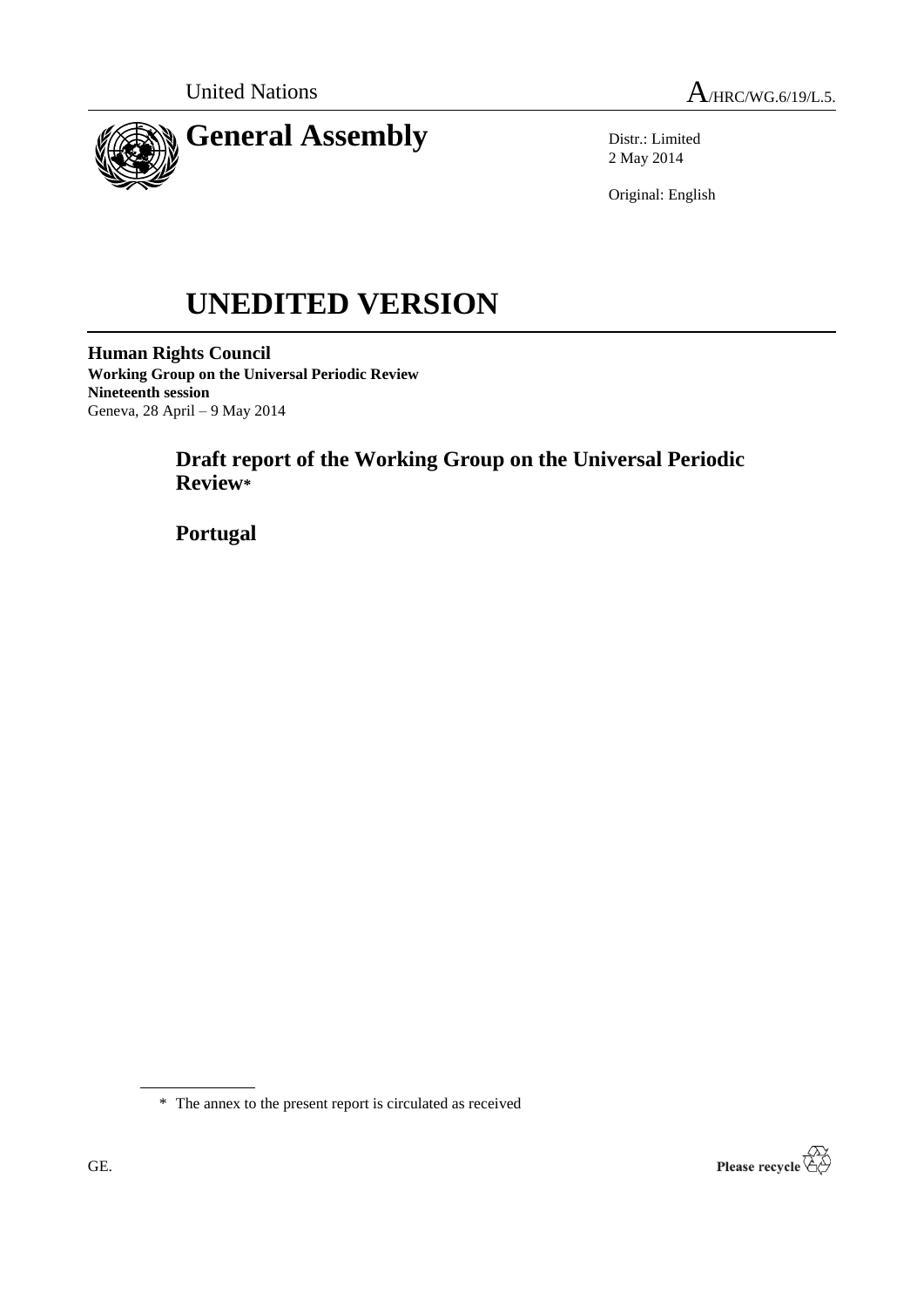## **A/HRC/WG.6/19/L.5**

# Contents

|       |           | Paragraphs  | Page          |
|-------|-----------|-------------|---------------|
|       |           | $1 - 4$     | 3             |
|       |           | $5 - 124$   | 3             |
|       | A.        | $5 - 30$    | $\mathcal{R}$ |
|       | <b>B.</b> | $31 - 124$  | 6             |
| Н.    |           | $125 - 129$ | 15            |
| Annex |           |             |               |
|       |           |             | 26            |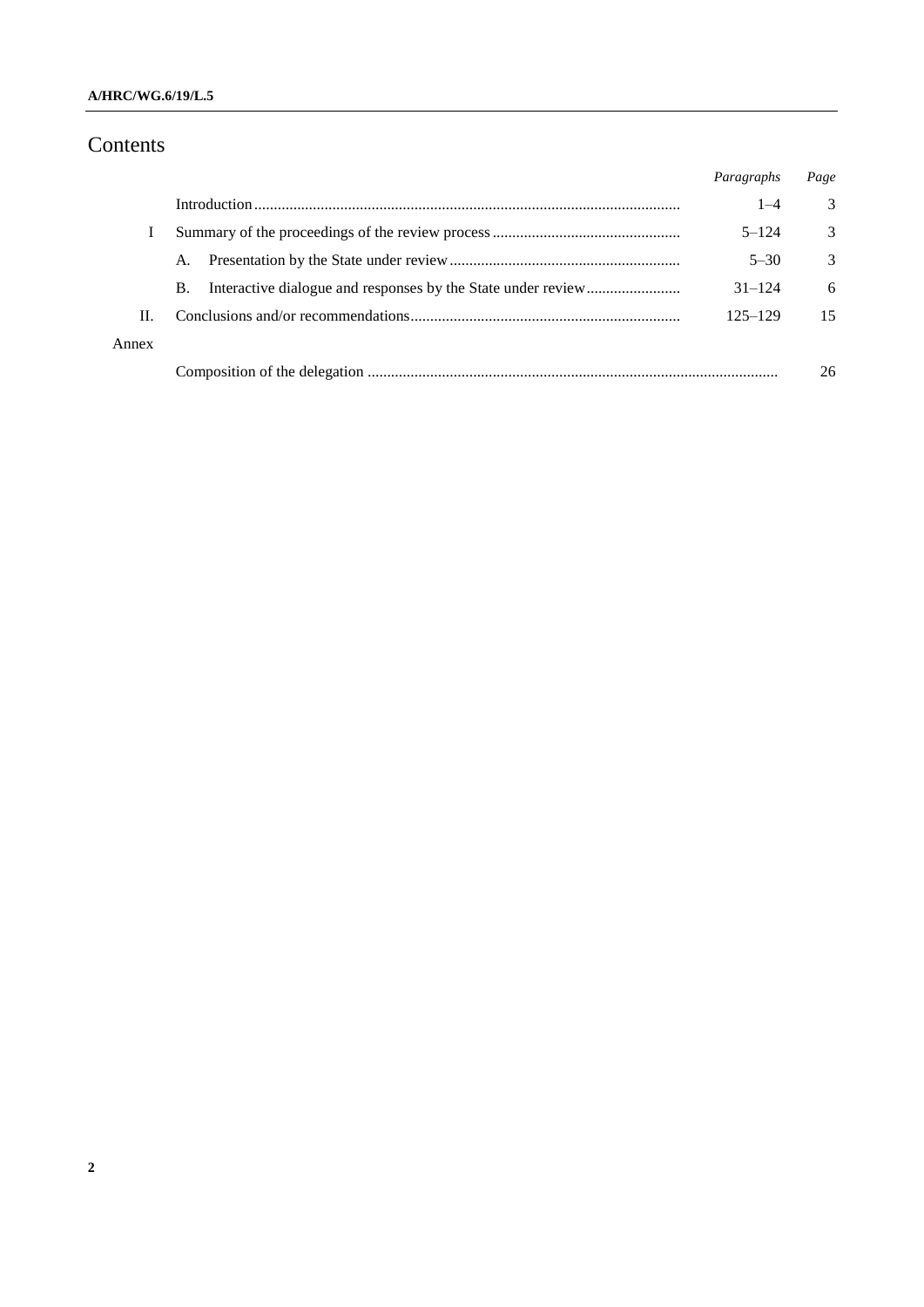## **Introduction**

1. The Working Group on the Universal Periodic Review (UPR), established in accordance with Human Rights Council resolution 5/1 of 18 June 2007, held its nineteenth session from 28 April 7 to 9 May 2014. The review of Portugal was held at the 5th meeting on 30 April 2014. The delegation of Portugal was headed by H.E. Mr. Bruno Maçães, Secretary of State for European Affairs and H.E. Ms. Teresa Morais, Secretary of State for Parliamentary Affairs and Equality. At its 10th meeting held on 2 May 2014, the Working Group adopted the report on Portugal

2. On 15 January 2014, the Human Rights Council selected the following group of rapporteurs (troika) to facilitate the review of Portugal: Brazil, Philippines and the former Yugoslav Republic of Macedonia.

3. In accordance with paragraph 15 of the annex to resolution 5/1 and paragraph 5 of the annex to resolution 16/21, the following documents were issued for the review of Portugal:

(a) A national report submitted/written presentation made in accordance with paragraph 15 (a) (A/HRC/WG.6/19/PRT/1);

(b) A compilation prepared by OHCHR in accordance with paragraph 15 (b) (A/HRC/WG.6/19/PRT/2);

(c) A summary prepared by OHCHR in accordance with paragraph 15 (c) (A/HRC/WG.6/19/PRT/3).

4. A list of questions prepared in advance by Germany, Liechtenstein, Mexico, Netherlands, Norway, Slovenia, Spain and the United Kingdom of Great Britain and Northern Ireland was transmitted to Portugal through the troika. These questions are available on the extranet of the UPR.

## **I. Summary of the proceedings of the review process**

#### **A. Presentation by the State under review**

5. The delegation stated that it strongly supported the UPR, as a unique and ambitious tool of the Human Rights Council. It noted that the outcome of the 2009 review and its implementation broadly contributed to the improvement of its human rights situation and reiterated its longstanding commitment to the promotion and protection of human rights.

6. The delegation underlined that despite the current economic and financial crisis, the Government is deeply committed to implement its human rights obligations and has adopted measures to minimize the impact of austerity, particularly on the most vulnerable persons. It highlighted the adoption of the Social Emergency Programme in October 2011.

7. The delegation was proud to inform the Working Group that all the 86 recommendations accepted in 2009 were implemented or are being implemented.

8. Portugal highlighted the establishment of the National Human Rights Committee (PNHRC) in April 2010. The PNHRC enhanced coordination and information sharing, bringing together Government and civil society in promoting an integrated approach to human rights. The PNHRC had proved its efficiency and enabled the timely submission of all national implementing reports to the UN Treaty Bodies. Portugal currently has no reports overdue.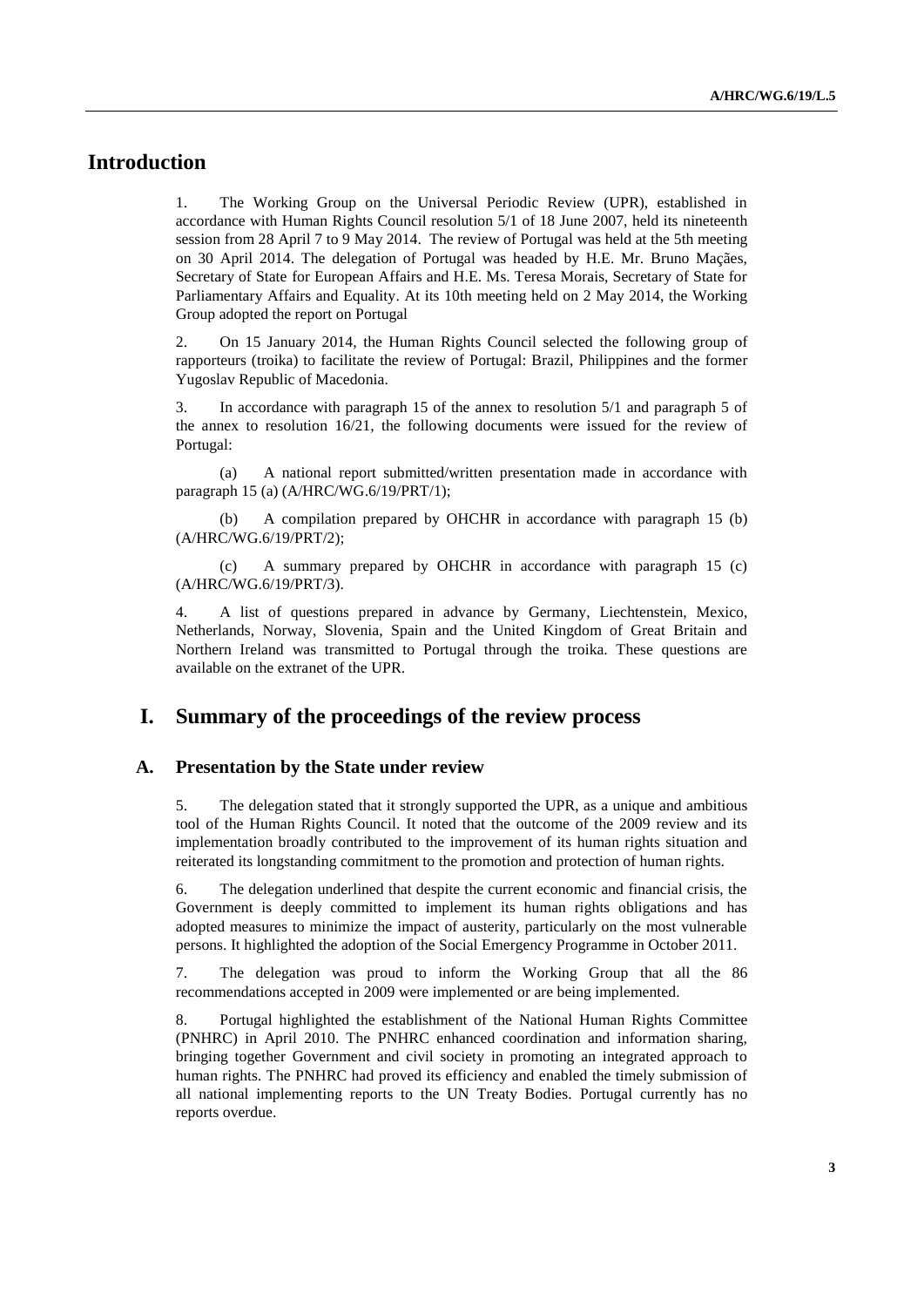9. Portugal is a party, without reservations, to eight UN core human rights treaties and their optional protocols. The delegation listed the ratifications since 2009.

10. The delegation underlined the implementation of its human rights national action plans on gender equality, domestic and gender violence, trafficking in human beings, female genital mutilation, integration of Roma/Ciganos communities, UNSCR 1325 on women, peace and security and persons with disabilities.

11. Portugal's immigration integration policies were internationally recognized by the 2010 World Migration Report and ranked second in the Migration Integration Policy Index in 2010 and 2011.

12. The delegation responded to the questions submitted in advance by Germany, Liechtenstein, Mexico, Netherlands, Norway, Slovenia, Spain and the United Kingdom of Great Britain and Northern Ireland as follows.

13. Referring to its candidacy for the Human Rights Council (2015-2017) the delegation expressed Portugal's willingness to build bridges and foster dialogue to achieve the universality of human rights. Portugal was committed to the promotion and protection of all human rights, drawing inspiration from the fact that it was of the first countries in the world to abolish the death penalty and building on its multilateral experience on economic, social and cultural rights, youth, women and child's rights.

14. The delegation stated that Portugal strongly supported the International Criminal Court and is deeply committed to cooperating with the Court. Portugal amended the Constitution prior to the ratification of the Rome Statute. It also amended the relevant national criminal legislation. The internal process for the ratification of Kampala amendments is ongoing.

15. Reform of the judiciary system aiming at a more efficient, faster and accessible court system is ongoing. The delegation stated that the administrative reorganization of the judicial system will be concluded by the end of 2014.

16. The delegation noted that under the Portuguese criminal procedural law, pre-trial detention is a coercive measure of exceptional nature, limited to precise cases and cannot exceed the period of between four and18 months. In cases of terrorism, violent or highlyorganized crime or crimes punishable by more than 8 years' imprisonment the maximum time period in detention can vary between six months and two years. If a criminal investigation has not reached a conclusive result within these time periods, the suspect is released and entitled to claim compensation from the State. There are specific detention facilities for pre-trial detainees.

17. Continuous human rights training is provided to law enforcement officials and members of the security forces in order to prevent ill-treatment and abuse. All such allegations are duly investigated and those found responsible are punished.

18. The delegation emphasized the fact that the use of Taser weapons was subjected to very strict rules. The law enforcement forces have very few Taser weapons (76) and their use in prisons has been suspended since 2010.

19. The delegation underlined the inclusive education policy aiming at "More and Better Education". Education is free and compulsory up until the age of 18. All children, including those of undocumented immigrants, have access to the national education system. There are no segregated schools or classes and special attention is given to disadvantaged groups.

20. The delegation provided information about the National Strategy for Integration of Roma Communities, adopted in 2013. It aims at the full and effective integration Roma communities in Portuguese society (2013-2020).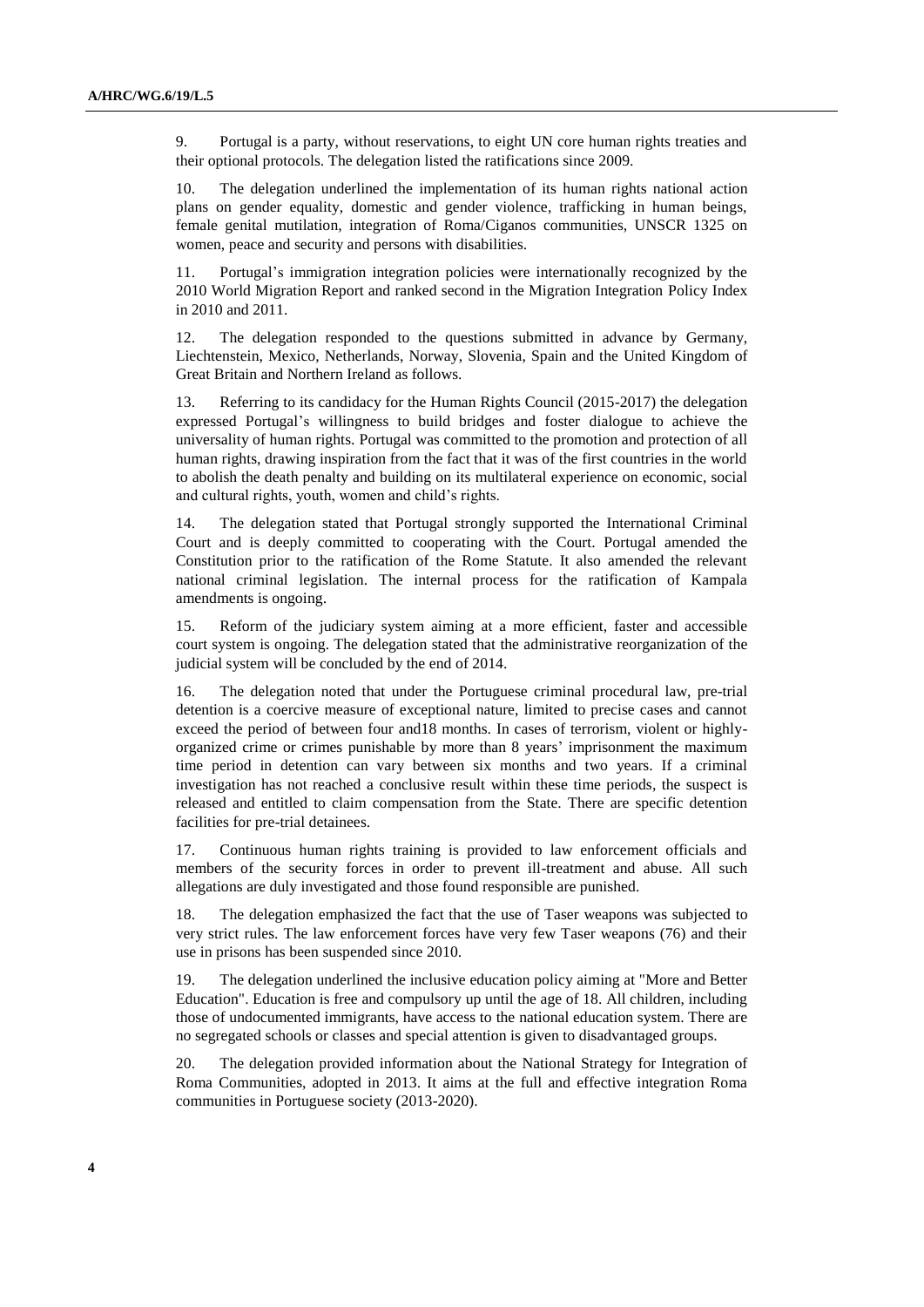21. Immigrant communities have full access to public services. All immigrants, regardless of their status, have access to the national health system. There are several National Support Centres for Migrants that offer a wide range of services to facilitate immigrants' integration.

22. The delegation underlined the importance of maintaining an open dialogue with civil society in recent years. The PNCHR meets regularly with civil society. Non-Governmental Organizations (NGOs) were systematically involved in the preparation of reports to the UN Treaty bodies, as well as in the UPR process

23. The delegation mentioned that Portugal is currently preparing an Initiative on Corporate Social Responsibility, which includes a specific chapter on the UN Guiding Principles on Business and Human Rights.

24. The delegation highlighted the fact that that the II National Plan against Trafficking in Human Beings had a 91 percent implementation rate. The III National Plan (2014-2017) is currently being implemented. Combating trafficking in human beings has focussed on increasing Multidisciplinary Teams, training security forces, labour inspectors and the judiciary, as well as in perfecting mechanisms for signalling potential victims.

25. As a result of the transposition of a European Union (EU) Directive, Portugal broadened the scope of the crime of human trafficking to include all forms of exploitation. Legislation on combating organized crime and on covert operations was also amended to be applicable to human trafficking. The low number of prosecutions and convictions for this crime was not the result of a lack of resources, but arose from the difficulty in proving crimes of great complexity, often committed by organized and cross-border actors. This has been addressed by intensifying training for all actors involved in investigation and for the judiciary. In 2013, the number of shelters for victims of human trafficking increased from one to three, all of which are run by State-funded NGOs.

26. The IV National Plan against Domestic Violence was fully implemented and the V National Plan to prevent and combat Domestic and Gender-based Violence (2014-2017) was already under way. The Plan integrates the III Programme of Action for Prevention and Eradication of Female Genital Mutilation. It constituted a stronger investment in prevention, on inter-service cooperation and victim support.

27. Strenuous efforts are ongoing regarding information and awareness-raising for potential victims and of the community at large on gender violence. EU data points to a significantly above-average awareness in Portugal regarding domestic violence. Capacity for psycho-social support has also increased, as well as training for security forces aiming at a correct management of these situations and a pro-active identification of situations of domestic violence.

28. Portugal has greatly increased its capacity to protect victims of domestic and genderbased violence. The remote assistance service has been broadened, electronic surveillance measures of offenders, namely bracelets, have increased, safe transportation for victims and their children is provided, support and shelter capacity was reinforced, especially for emergency situations and, finally, a safe and supportive process is in place for those leaving the shelters. A Municipalities' Network and the Urban Rehabilitation and Housing Institute facilitate access to housing. The V National Plan reinforces prevention and enhances awareness-raising activities focussed on the most vulnerable victims, including elderly persons and women in rural areas.

29. On gender equality, the delegation noted that the percentage of women in the civil service in Portugal was, according to Organization for Economic Cooperation and Development (OECD), 62 percent, with 38 percent of top-tier positions being occupied by women and 58 percent of the middle-tier. A 2012 Resolution of the Council of Ministers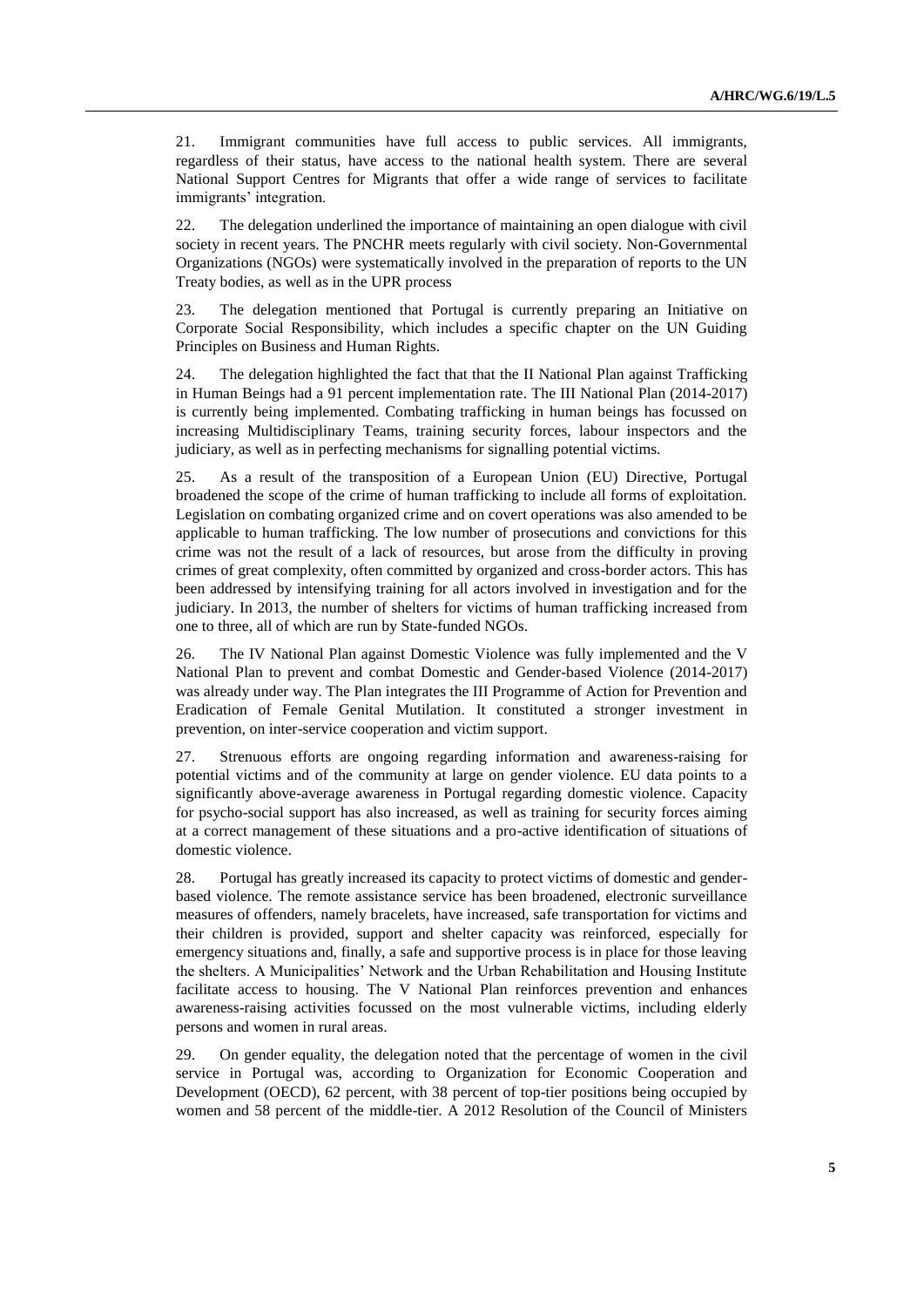made it mandatory for all State owned companies to approve and implement an equality plan. The Framework Law for Regulatory Entities of 2013 established that the position of Chairperson of the Board of Directors of said entities should be occupied by men and women in rotation, and that at least 33 percent representation of one of the sexes should be guaranteed in their boards.

30. The delegation noted that Portugal forbids wage discrimination based on gender. The average wage gap between men and women, according to Eurostat, was 15.7 percent in 2012, below the EU-average. A recent report commissioned by the Government on women in the work market will be discussed with social partners. In March 2014, a Council of Ministers resolution decided that periodical reports on gender wage inequalities should be drafted and measures to combat those inequalities should be taken by companies.

### **B. Interactive dialogue and responses by the State under review**

31. During the interactive dialogue, 74 delegations made statements. Recommendations made during the dialogue are to be found in section II of the present report.

32. The Czech Republic commended Portugal's efforts to improve the Roma minority's access to education through the National Strategy for their Integration. It drew attention to the challenges in addressing the underlying social causes and ensuring full cooperation of all stakeholders.

33. Ecuador commended the establishment of the PNHRC. It appreciated the priority given by Portugal in recent years to action against gender-based violence, human trafficking and FGM, integration of Roma communities, and support for migrants, persons with disabilities and older persons.

34. Italy commended the action taken by Portugal to prevent trafficking in human beings and violence against women. It noted that the adoption of severe budgetary measures in response to the economic crisis might have undermined the enjoyment of economic, social and cultural rights by the most vulnerable children and women.

35. Finland enquired on measures taken to minimize the impact of austerity policies on the Roma community. Noting treaty body recommendations for further attention regarding the tendency not to report domestic violence due to traditional attitudes, it raised questions regarding the measures on effective investigations of domestic violence and impact on women belonging to minority groups.

36. France welcomed the ratification by Portugal of the CPED and OP-CAT. It commended the action being taken to counter racism and to address prison overcrowding. As domestic violence persisted despite the Government's measures, it asked whether any additional measures were envisaged to deal with the problem.

37. Germany praised the very good human rights situation in Portugal and welcomed, in particular, the recently initiated judicial reform. It requested further details regarding the impact of the National Strategy for the Integration of Roma Communities, particularly improvements in living conditions and access to social services, and enquired about the main challenges.

38. Ghana commended the standing invitations issued by Portugal to all special procedures. Referring to concerns expressed by CERD regarding the limited number of complaints of racial discrimination, it asked whether Portugal had assessed the impact of initiatives to promote integration of immigrants and to fight racism and racial discrimination. It enquired about the findings of the Immigration Observatory study on racist speech and asked whether Portugal intended to ratify the ICRMW.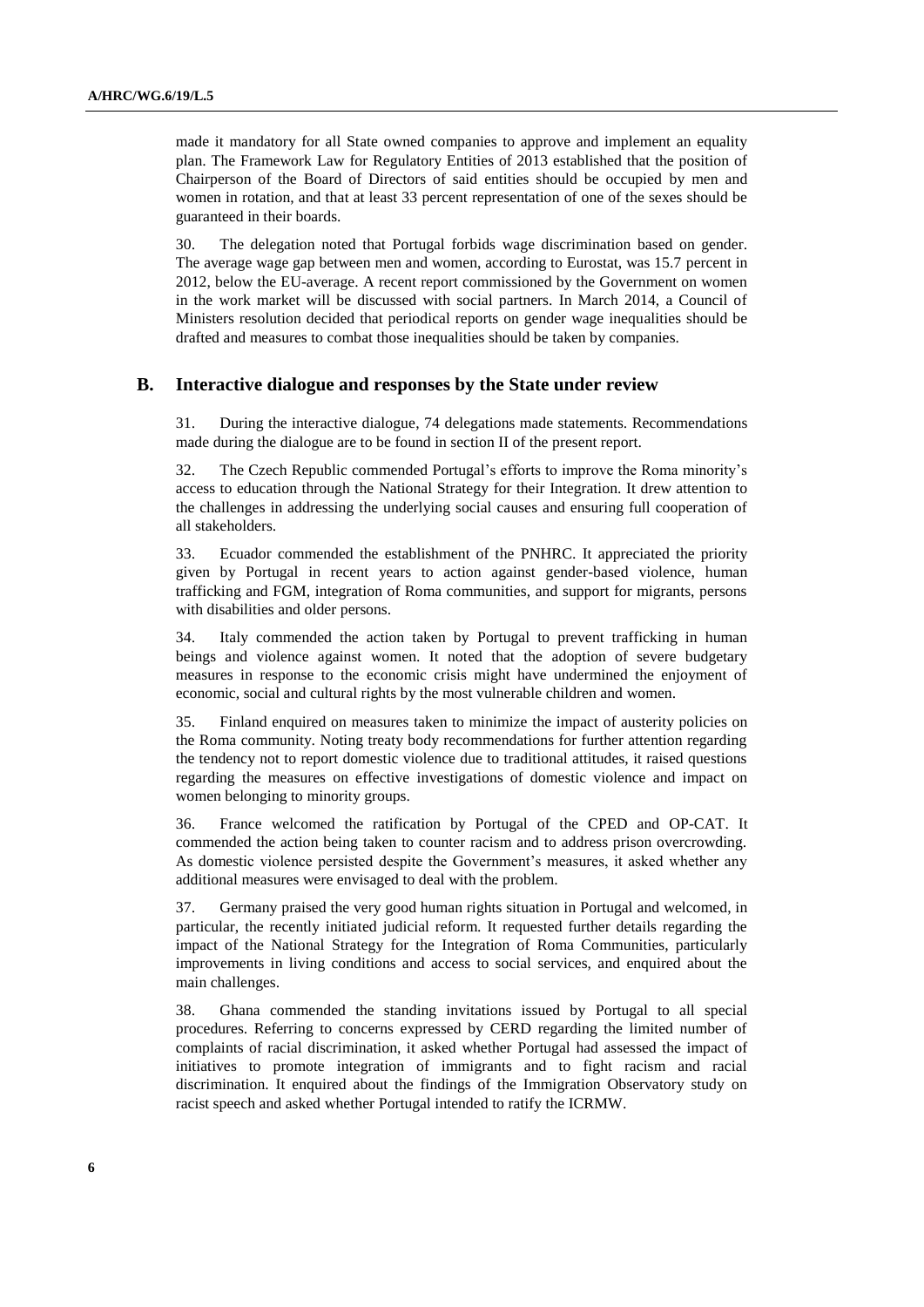39. Greece commended the efforts to promote and protect economic, social and cultural rights and enquired about recent policies in that regard. It requested further information concerning measures to combat discrimination against women in the workplace and their participation in public life.

40. The Holy See acknowledged improvements in areas such as the prevention of human trafficking, child labour, and racial discrimination, intolerance and xenophobia, and the integration of immigrants and ethnic minorities. It commended the ratification of a significant number of human rights and humanitarian instruments.

41. Hungary welcomed the steps taken to accelerate the investigation of crimes of domestic violence and the establishment of special teams for the purpose. It was concerned that the right of access to a lawyer was not effective for many detainees, and noted that the prison population had increased significantly and that juveniles were frequently accommodated with adults.

42. India enquired about measures taken on accountability to prevent discriminatory conduct and manifestations of racist stereotypes and prejudice by law enforcement officials. It asked whether the Social Emergency Programme addressed the impact of austerity measures on the poorest and vulnerable groups.

43. Indonesia welcomed the action being taken to combat racism and discrimination and promote the integration of migrants and marginalized groups. It noted that the National Strategy for the Integration of Roma Communities comprised measures in the areas of education, health, housing, employment and a cross-cutting dimension.

44. Iraq commended the measures and plans adopted to end violence against women and children. It also welcomed the action taken to align Portuguese legislation with recently ratified international human rights instruments.

45. Ireland requested further information regarding the regular interaction between the PNHRC and civil society. While welcoming the measures taken to address discrimination against children, it noted that instances of discrimination still occurred in practice. It considered that the criminalization of defamation was an inappropriate restriction on freedom of expression.

46. The Islamic Republic of Iran expressed concern about: the increase in racist websites, particularly those targeting Roma and immigrants; the increase in cases of discrimination, harassment and abuse of members of ethnic minorities; the excessive use of force by law enforcement officials, and allegations of torture and other forms of illtreatment.

47. Estonia encouraged Portugal to intensify its efforts to make the education system inclusive, particularly for immigrants, ethnic minorities, girls and women. It welcomed the fact that the financial austerity measures had not disproportionately affected human rights structures. It encouraged Portugal to continue to promote human rights education, training and awareness-raising.

48. Kenya welcomed the ratification of human rights instruments and policy frameworks and encouraged ensuring their effective implementation. It noted that certain human rights mechanisms had expressed concern regarding disparities in the enjoyment of human rights by some minority groups.

49. Kyrgyzstan commended the Government's recognition of human rights as an essential component of socio-economic development strategies. It welcomed the ratification by Portugal of a wide range of human rights and humanitarian treaties and the establishment of the PNHRC. It commended the progress achieved in protecting and promoting migrant rights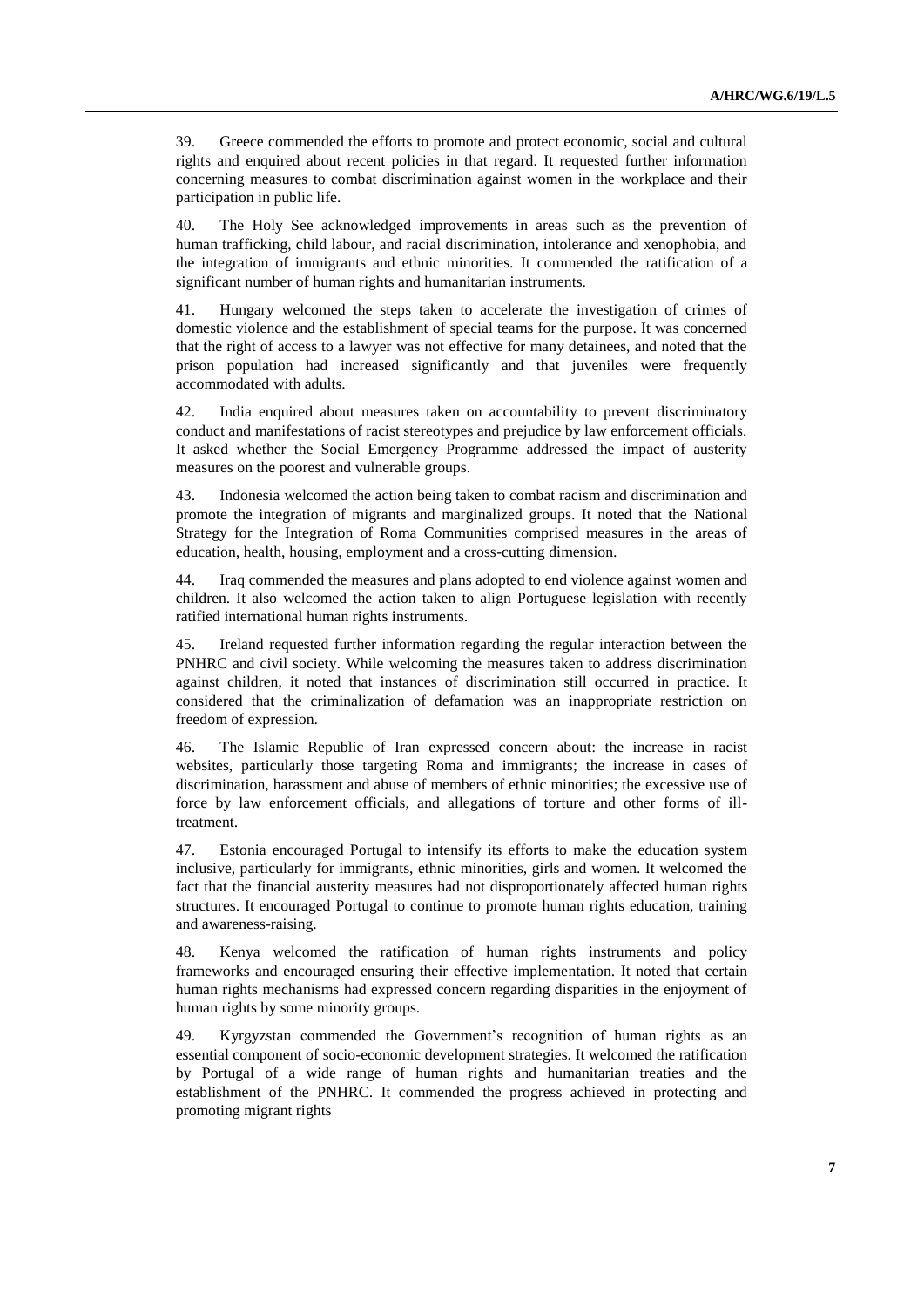50. Libya commended the action taken by Portugal to implement the recommendations of the first UPR and the establishment of the PNHRC. It welcomed the steps taken to combat racial discrimination and to promote tolerance.

51. Malaysia commended the role of the PNHRC in coordinating and sharing information on human rights issues with relevant stakeholders. It encouraged the Government to implement the human rights policies and programmes that it had adopted. It highlighted measures to combat trafficking in persons and to protect victims.

52. Mauritania commended the action taken to combat violence against women and to eradicate racial discrimination and praised the work of the High Commissioner for Immigration and Intercultural Dialogue.

53. Mexico welcomed the establishment of the PNHRC and commended its impressive efforts to submit pending reports to the treaty bodies. It noted the progress made in combating racial discrimination and discrimination based on sexual orientation and the inclusion of such issues in the National Plan for Equality.

54. Montenegro welcomed the enhancement of the institutional and legislative human rights framework, policy instruments and the establishment of the PNHRC. Noting that immigrants, foreigners and ethnic minorities continued to face discrimination, it enquired about the action taken to prevent further discrimination against vulnerable groups.

55. Morocco commended the importance they attached to the prevention of racist and discriminatory acts targeting migrants and ethnic groups. It welcomed the action taken by the High Commissioner for Immigration and Intercultural Dialogue, particularly the initiative "Promotion of intercultural life at local level". It also commended the measures taken to promote economic, social and cultural rights.

56. Mozambique noted that Portugal accorded priority to economic, social and cultural rights and the right to education. It commended the fact that Portugal had implemented 97 per cent of the recommendations from the first UPR. Moreover, none of its periodic reports to the human rights treaty bodies were overdue.

57. Namibia noted that the PNHRC had strengthened dialogue, consultations and information-sharing with all human rights stakeholders in Portugal and with the country's international strategic partners. It noted with satisfaction that Portugal had ratified eight core human rights treaties and related Optional Protocols since 2009.

58. The Netherlands commended Portugal on its forward position on equal rights for LGBT, as reflected in the Law on Gender Identity. It expressed concerns about the status of minorities, including Roma, particularly their access to public services and on the duration of legal procedures and the conditions of detainees.

59. Nicaragua noted that Portugal had made considerable progress since the first UPR in the fight against racism and discrimination, in promoting human rights education and in countering domestic violence. Portugal also played a leading role in promoting economic, social and cultural rights. OK

60. Norway expressed concern about the number of deaths among women due to domestic violence. It drew attention to overcrowding in prisons, allegations of ill-treatment of patients in a psychiatric prison hospital and concerns regarding high rates of suicide among inmates. The execution of many European Court of Human Rights judgments had not been completed.

61. Regarding the Roma communities in Portugal, the delegation recalled that the 2013- 2020 Strategy for the inclusion of these communities incorporates many different strands of action in promoting their rights. Concerning housing, within the new strategy, a survey among municipalities was conducted to ascertain the living or housing conditions of these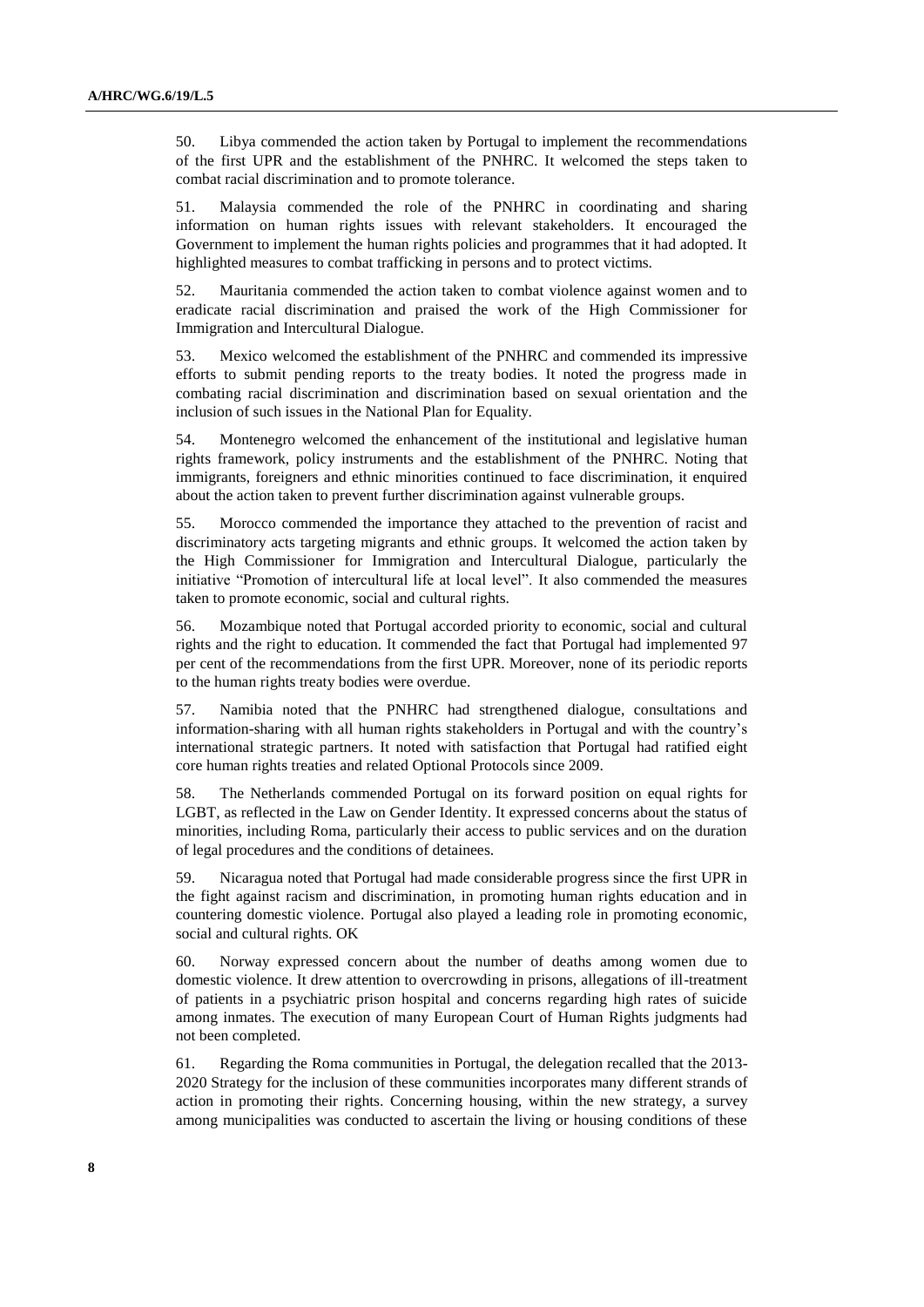communities. It concluded that seven percent of social housing was occupied by members of these communities although they made up 0.5 percent of the total population. As far as education is concerned, Portugal was seeking to ensure access to quality education to these communities at all levels using different programmes such as awareness-raising on the importance of learning and achieving good grades.

62. Concerning prison conditions, efforts have been made to rehabilitate and build prison facilities despite constraints in public funding arising from the commitments undertaken in the framework of the Economic and Financial Adjustment Programme. Portugal underlined the need to promote alternative measures to imprisonment such as home arrest with electronic monitoring and legislation was adopted for this in 2010. Juvenile offenders were separated from the rest of prison population. As provided in the Constitution, legal aid is guaranteed to detainees as provided in the Constitution and prisoners could have meetings with defence lawyers in private.

63. As regards economic and social conditions in the context of financial crisis, the delegation indicated that the social emergency programme was adopted in 2011 as well as other incentive programmes for the most vulnerable groups and it provided details of increased benefits and pensions, assisted housing for young people and other measures. Maintaining support for NGOs has been prioritized and the delegation mentioned some of the programmes which have been funded. Support for solidarity institutions increased considerably between 2009 and 2013, despite the financial crisis.

64. Regarding the ratification of the International Convention on the Protection of the Rights of All Migrant Workers and Members of Their Families, Portugal stated that, as a member of the EU, it could not ratify this convention as a member of the European Union, but that Portuguese law was strong in protecting their rights.

65. Training of law enforcement officials was a priority for Portugal which had in place training centres on human rights and had incorporated human rights in public security police's curriculum.

66. Regarding the national action plans for equality and combating violence against women, both plans had specific measures for targeted vulnerable groups and minority groups. Concerning domestic violence, the increased number of complaints was indeed a positive sign of better awareness of the issue further to public campaigns and specific training of law enforcement officials. The delegation enumerated the efforts which had contributed to this, particularly in relation to the training and empowerment of women so that they are in a position to complain. The greatest concern was for those cases which do not come to light.

67. Concerning the wage gap and discrimination within the labour market, the delegation explained that the new national plan of action for equality and nondiscrimination provided for enhanced measures related to gender equality in the labour market in addition to the work of existing bodies such as the Commission for Equality in Employment was able to receive complaints and for work conditions there is the Labour Inspectorate able to apply necessary sanctions.

68. As regards the participation of women in public life, the 2006 parity law established a quota and helped to increase the number of women in public sphere and referred to relevant statistics showing improvements.

69. On human trafficking, the delegation stated that a system for flagging and identifying victims helped to better tackle the phenomenon and that the current Third National Action Plan on Prevention and Combatting Human Trafficking also targeted labour exploitation and trafficking in children. Efforts have been made with tangible results regarding child labour and street children.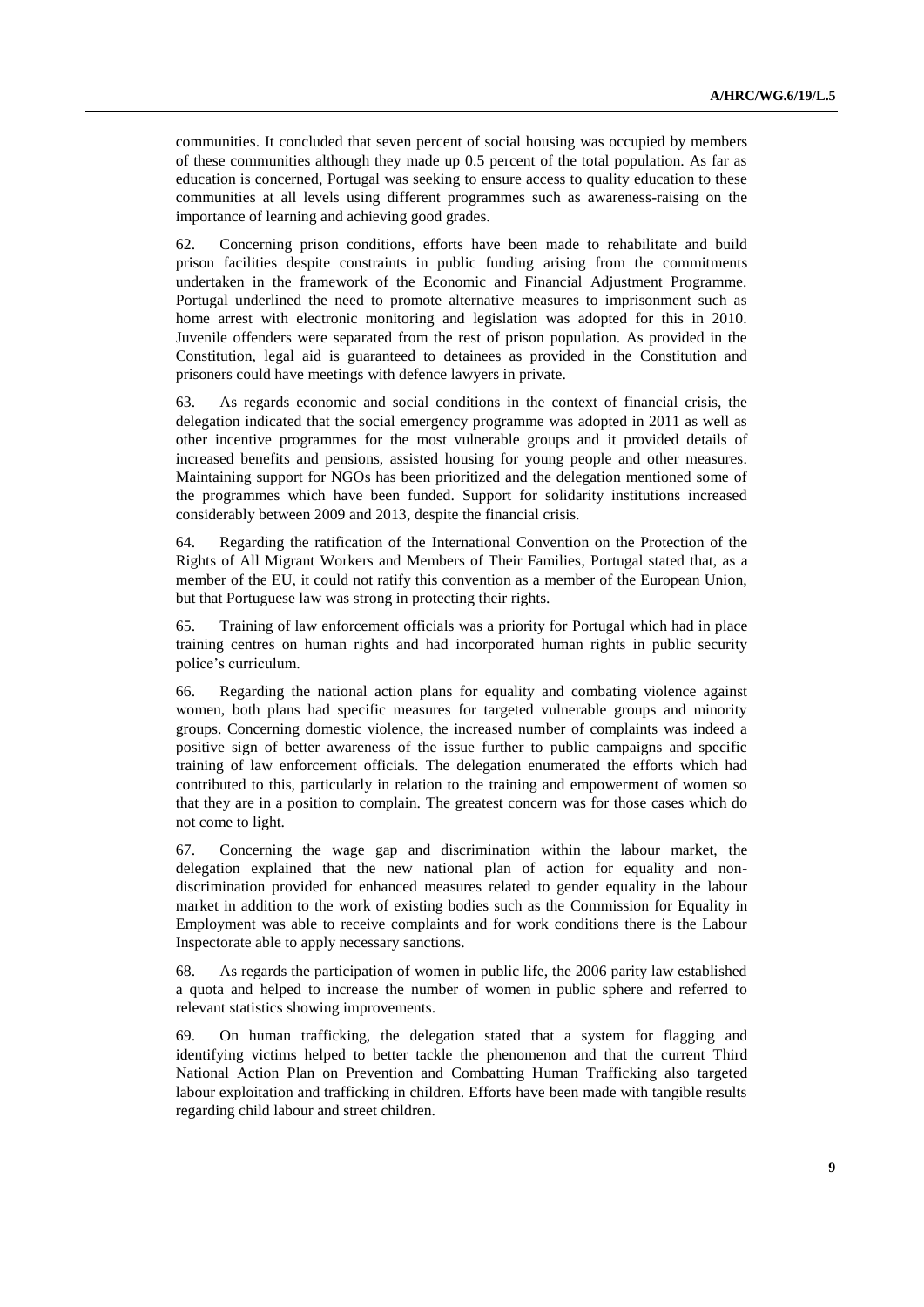70. Paraguay welcomed the establishment of the PNHRC and the appointment of an Ombudsman. It commended the elaboration of policies to counter racial discrimination and encouraged Portugal to continue taking resolute action to prevent discrimination against immigrants and ethnic minorities in access to housing, employment, education and health care.

71. Philippines welcomed the adoption of human rights policy instruments, including national plans to combat human trafficking and gender-based violence and to integrate immigrants and the Roma community. Philippines urged Portugal to promote and protect the human rights of migrants in addition to those of its own people.

72. Poland appreciated Portugal's efforts to comply with recommendations concerning equality and non-discrimination and commended measures taken to combat domestic violence, including the adoption of a national plan.

73. Qatar welcomed the adoption of the comprehensive plans and strategies for human rights and the establishment of the PNHRC. It commended the adoption of second National Action Plan against Trafficking and legislative amendments relating to the concept of trafficking in persons to include begging, slavery and the exploitation of other criminal activities .

74. Republic of Korea appreciated Portugal's endeavours to improve human rights; combat discrimination; prevent violence against women; promote the rights of the child; and establish its PNHRC. Portugal had displayed outstanding leadership in promoting international human rights. It invited Portugal to pay closer attention to the negative impact of austerity measures on the most vulnerable groups.

75. Republic of Moldova commended Portugal's commitment to human rights and its engagement with international human rights mechanisms. It appreciated the establishment of the PNHRC and invited Portugal to elaborate on the objectives and priorities of the 2nd Plan for Immigrant Integration. It noted the low number of convictions for human trafficking.

76. The Russian Federation expressed concern about a deterioration in detention conditions, reduced safety due to cuts in the number of prison officers, and prison overcrowding. It was also concerned about the duration of legal proceedings. Trafficking in human beings continued to be an acute problem. It commended the campaign to combat domestic violence.

77. Senegal praised the progress made by Portugal in implementing the recommendations of the first UPR. It welcomed the adoption of policies that promoted the economic, social and cultural rights of the elderly and of persons with disabilities.

78. Serbia welcomed the progress made in implementing the recommendations of the first review cycle. It commended the establishment of the PNHRC and the ratification of international human rights instruments including the CDP, OP-CESCR, OP-CAT, OP-CRC-IC and OP-CRC-SC. It acknowledged Portugal's efforts to combat racism and promote socio-economic integration of migrants.

79. Sierra Leone commended the establishment of the human rights mechanism. It was important to ensure that austerity measures did not adversely affect vulnerable groups or the implementation of existing human rights obligations. Sierra Leone applauded the call by Portugal for States to ratify the ICESCR.

80. Slovakia appreciated Portugal's commitment to human rights and the rights of the child and commended Portugal's ratification of the OP-CRC-IC and other international human rights instruments. It welcomed the establishment of the PNHRC and asked what further human rights indicators would be developed by it.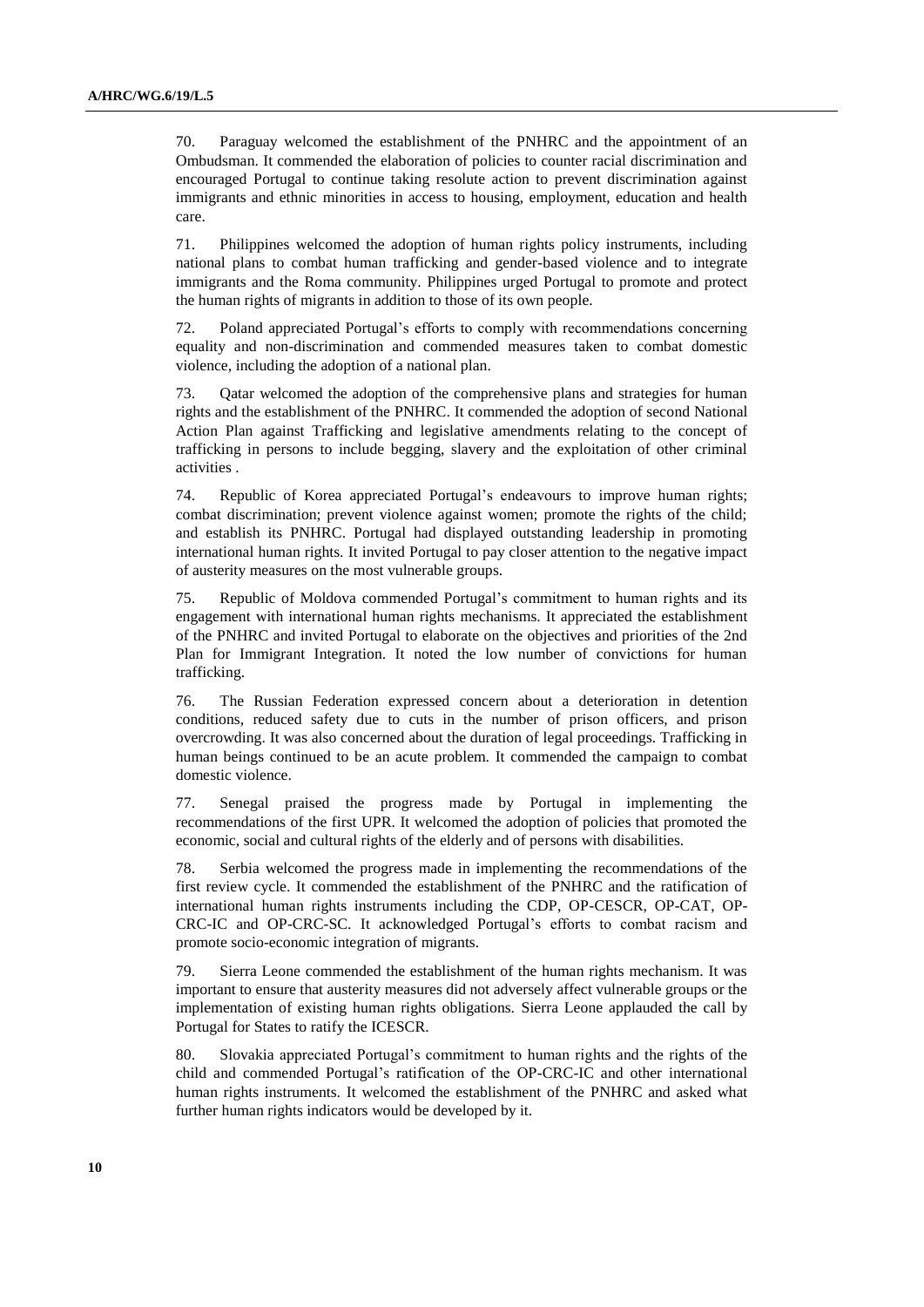81. Slovenia welcomed the progress in combating violence against women and in particular the legal amendments introduced in order to extend the concept of domestic violence and the measures taken to reduce social acceptance of domestic and gender-based violence. It appreciated positive developments in the field of sexual orientation and gender balance.

82. South Africa encouraged Portugal to continue sponsoring Human Rights Council resolutions and welcomed the establishment of the PNHRC and human rights policy instruments on equality, trafficking, female genital mutilation and immigrant integration.

83. Spain commended Portugal's efforts to combat domestic violence through the adoption of national plans. Portuguese law guaranteed equal pay although gender parity still existed. Portugal's education system was highly inclusive although Roma still suffered discrimination.

84. The State of Palestine commended the efforts to implement previous UPR recommendations. It welcomed the innovative measures taken to promote the integration of vulnerable communities and to fight racial discrimination. It also welcomed legislative and other measures aimed at combating domestic violence.

85. Thailand appreciated Portugal's implementation of the recommendations of the first UPR and its ratification of human rights instruments. It commended initiatives concerning non-discrimination against children in accessing education and health care, including migrant children in irregular situations. It commended the focus on gender equality and combating violence against women.

86. The former Yugoslav Republic of Macedonia welcomed Portugal's ratification of international instruments and the establishment of the PNHRC. It appreciated Portugal's efforts to promote economic, social and cultural rights and its creation of a social emergency plan.

87. Timor-Leste noted the positive steps taken by Portugal to promote human rights and Portugal's efforts to implement the recommendations of the previous UPR. It commended Portugal for maintaining its human rights obligations throughout the financial crisis and its creation of a social emergency plan for vulnerable groups.

88. Tunisia noted the progress made since the first UPR review, particularly the creation of a PNHRC, ratification of international and regional instruments and adoption of strategies and action plans to promote human rights. Tunisia encouraged strengthening the efforts to combat racism and xenophobia.

89. Turkey welcomed the establishment of Portugal's PNHRC. It commended the steps taken to overcome the economic crisis and asked what measures were in place to improve prison capacity following the easing of the financial crisis. It asked what steps had been taken to combat racism and discrimination, especially for Roma and immigrants, and what assistance was provided to victims of human trafficking.

90. Ukraine requested further information on the 3rd Plan for Immigrant Integration and on experience in implementing the previous plans. It asked whether immigrants were subject to professional constraints and enquired about the impact of the economic crisis on immigrant employment and put other questions concerning equality in immigrant workers pay.

91. The United Arab Emirates commended Portugal on its implementation of all accepted recommendations of the first UPR and the progress in achieving social justice. It enquired about the results of the Social Emergency Plan launched in October 2011.

92. United Kingdom of Great Britain and Northern Ireland welcomed the establishment of the PNHRC and Portugal's commitment to ratifying human rights treaties, including OP-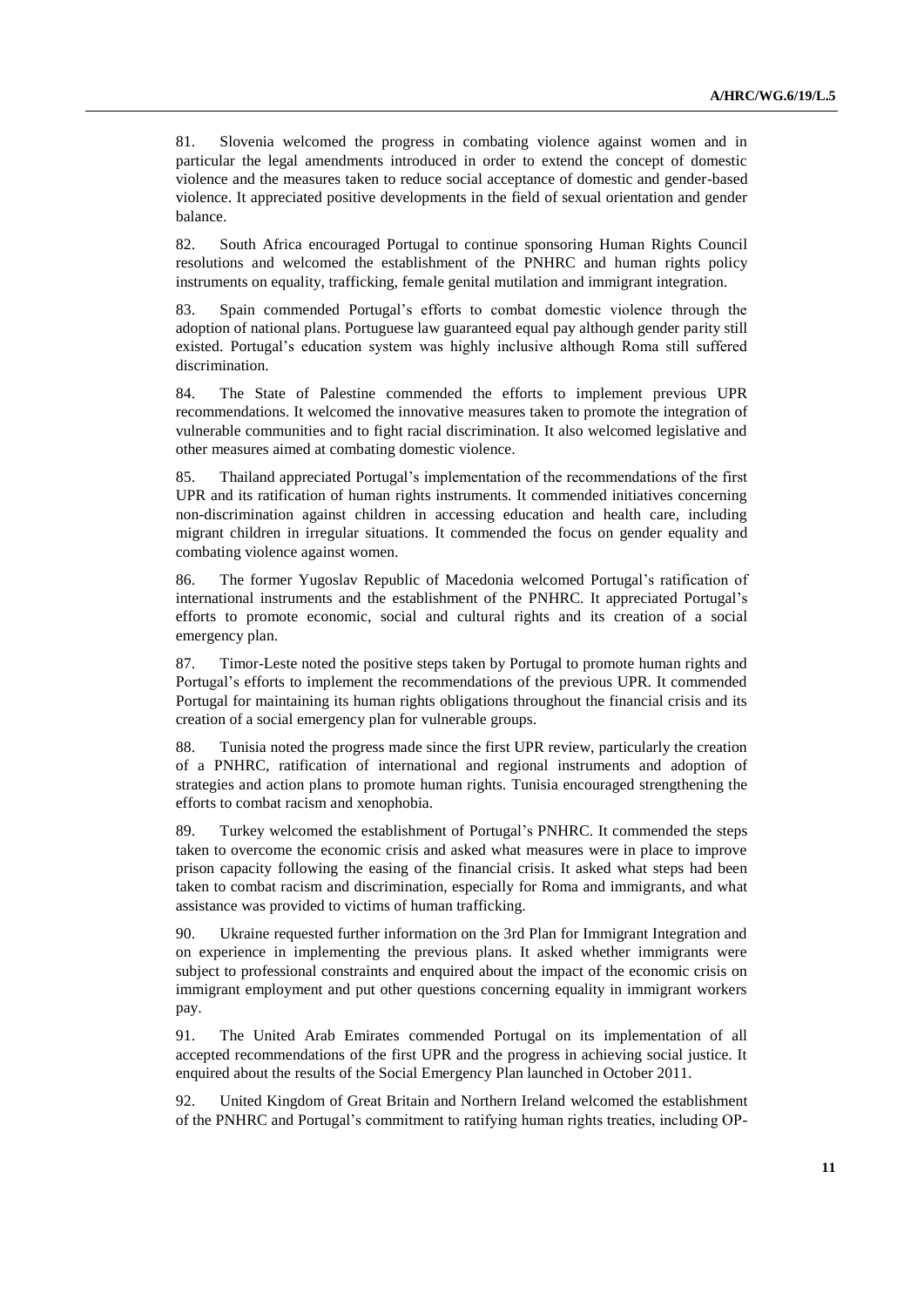CAT. It was pleased to note the 4th and 5th national plans against domestic and genderbased violence and asked what measures had been taken to reduce social acceptance of those forms of violence.

93. The United States of America commended Portugal's strong human rights records although it was concerned by reports of excessive use of force by the police and of abuse and mistreatment of prisoners by prison guards. It was concerned that compulsory arbitration should only be imposed on workers and employer organisations in cases of acute national or local crises keeping with the principle of voluntary negotiation as set out in ILO Convention No.98.

94. Uruguay noted Portugal's ratification of international human rights instruments and the policies it had introduced in many fields as well as the establishment of an Ombudsman as a mechanism for the prevention of torture. Uruguay wished to learn more about the assistance provided to child victims of trafficking and how it maintained economic, social and cultural rights during the economic crisis.

95. Uzbekistan expressed concern regarding manifestations of xenophobia and racism as well as discrimination against immigrants and foreigners, particularly Roma and persons of African descent, in education, health, employment and housing. There had also been allegations of abuse and ill-treatment by police officers and prison guards and reports of overcrowding and poor health conditions in prisons, high detainee mortality rates and drug abuse by detainees.

96. The Bolivarian Republic of Venezuela commended the measures taken to promote inclusive education despite the economic crisis. The 4th and 5th plans against domestic and gender-based violence had been introduced. Venezuela was concerned by the discrimination suffered by migrants, persons of foreign origin and ethnic minorities. There had been an increase in racism and racial discrimination.

97. Viet Nam commended the commitment of Portugal to promoting human rights, especially against the backdrop of the economic crisis. It appreciated the adoption of the Social Emergency Plan to support vulnerable individuals. It noted the achievements in combating discrimination against women, ethnic minorities and migrants.

98. Albania commended Portugal's ratification of human rights instruments and welcomed the legal amendments adopted in order to extend the concept of domestic violence. It commended the adoption of a national strategy for the integration of Roma communities prepared following wide consultation.

99. Algeria welcomed the efforts to implement the recommendations of the previous UPR, including the creation of a PNHRC. It noted that Portugal had also ratified international treaties and adopted domestic policies on combating violence against women and human trafficking and the elaboration of a disability strategy.

100. Angola welcomed Portugal's continuing commitment to human rights and the creation of the PNHRC. It noted Portugal's adoption of measures to promote and protect the rights of immigrants and ethnic minorities and to combat racial discrimination and commended the introduction of the 2nd Plan for Immigrant Integration (2010–2013) and the National Strategy for the Integration of Roma Communities (2013–2020).

101. Argentina commended Portugal's ratification of international instruments including the CPED and its introduction of the  $2<sup>nd</sup>$  Plan for Immigrant Integration. Argentina would be particularly interested to learn the initiatives taken to combat racial discrimination and to integrate migrants and marginalized groups.

102. Australia welcomed the priority given to prevention and investigation of domestic violence and noted the adoption of the national plans against domestic and gender-based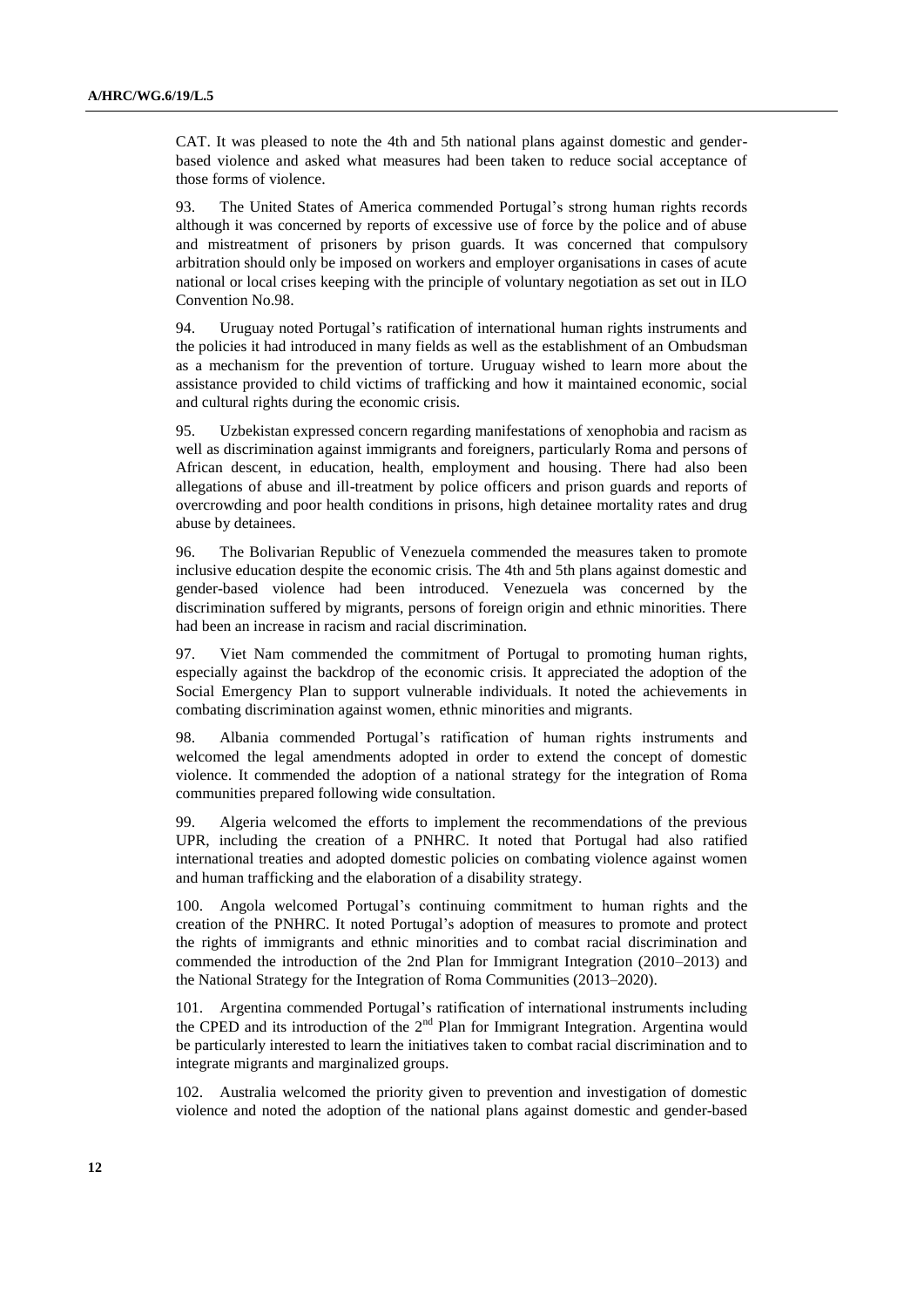violence. Australia was concerned by reports of increased domestic violence against elderly people and ill-treatment of persons detained by police and in prison. It acknowledged Portugal's efforts to address discrimination and societal disadvantage experienced by Roma communities.

103. Bangladesh said that Portugal was known for its commitment to human rights. It commended Portugal for its hosting of migrants and for promoting managed migration which were a good example for countries in the region. Nevertheless, reports of illtreatment of migrants were still a cause for concern and the financial crisis could give rise to an increase in poverty and racial discrimination.

104. Bolivia (Plurinational State of) recognized the progress made by Portugal since the first cycle of the universal periodic review and noted its ratification of international human rights treaties. It encouraged Portugal to continue to strengthen the protection of human rights through its institutions, standards and public policies.

105. Brazil appreciated Portugal's ratification of OP-CAT in 2013 and the appointment of an Ombudsman as a national preventive mechanism. It welcomed measures taken to combat domestic violence. Portugal's innovative national drug policy, founded on values of humanism and participation, was noteworthy. It urged Portugal to make efforts to ensure that crises did not affect vulnerable groups. Cuts of water supply in Lisbon were a cause for concern.

106. Bulgaria welcomed Portugal's efforts to implement recommendations from the first cycle of the UPR. It noted that combating violence against women and domestic and gender-based violence were priorities for Portugal and appreciated the introduction of legislative amendments to extend the concept of domestic violence.

107. Cabo Verde noted that Portugal had created a national committee for coordination and follow up of the plans and measures put in place as a result of its accession to international human rights instruments. It commended the implementation of recommendations made during the first cycle of the universal periodic review and the priority given to combating gender-based and domestic violence and human rights education.

108. Canada asked what were the specific results of the Fourth National Plan against Domestic and Gender-Based Violence (2011–2013), what progress was underway for the Fifth iteration of the plan (2014–2017) and what specific benchmarks had been identified. Canada welcomed human rights measures including the establishment of a PNHRC and enhanced dialogue with civil society.

109. Chile appreciated Portugal's efforts to improve human rights; minimize the effects of the economic crisis; and accede to international human rights instruments. The creation of the PNHRC had improved coordination of public authorities and strengthened dialogue with civil society. Measures had been taken to reduce early school leaving rates.

110. China recognized the efforts to deal with the impact of the international financial crisis on its economic and social development and to guarantee the rights of vulnerable groups. Portugal had formulated national plans to combat domestic violence and human trafficking and to ensure access to education for all children. China hoped that Portugal would continue to combat racism and support marginalized groups.

111. Costa Rica congratulated Portugal on its efforts to reach and maintain the highest standards in human rights despite economic difficulties. It welcomed the creation of the PNHRC; Portugal's ratification of OP-CAT and efforts to introduce policies on migrants and in combatting racism and discrimination.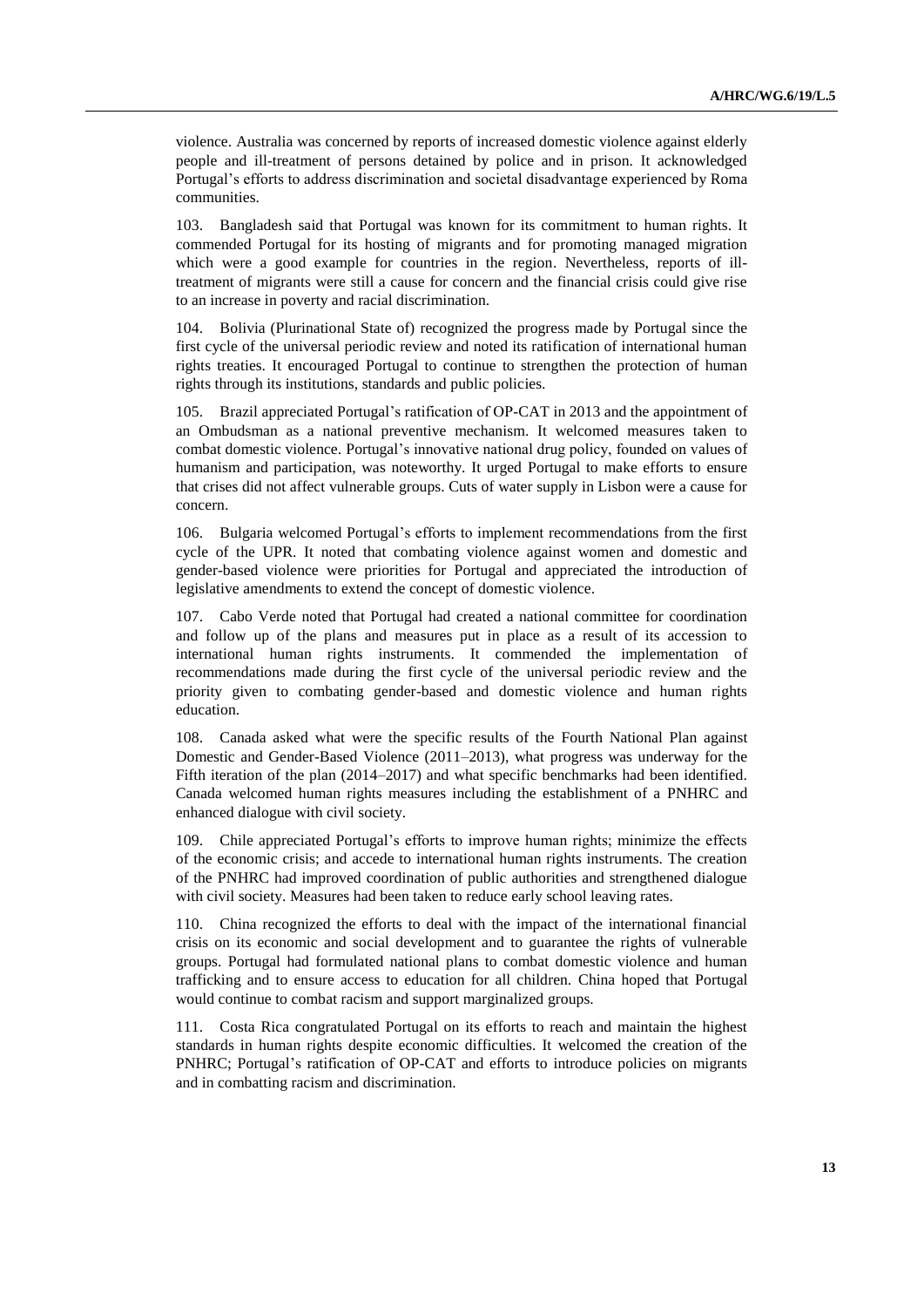112. Cote d'Ivoire noted the action taken since the previous UPR including setting up the PNHRC. It welcomed policies introduced to combat discrimination and racial and religious hatred and to promote integration of minorities and migrants and measures taken to combat domestic violence, protect children and improve the situation of persons with disabilities.

113. Egypt commended the launching of the program of action for elimination of FGM and enhancing capacity to prosecute violence against women. It noted CERD concerns about racist and xenophobic speech. It invited Portugal to share its best practices in ensuring respect for economic, social and cultural rights and in preventing retrogression at times of economic decline. It also requested comments on best practices and challenges relating to the enjoyment of human rights by young people.

114. The Democratic Republic of the Congo noted Portugal's efforts to implement recommendations from the first UPR, including creating the PNHRC and other institutions and ratifying international human rights instruments. Portugal had promoted human rights education; combatted racism and domestic violence; and promoted social integration of migrants. What had been the impact of the economic crisis on implementation of the recommendations?

115. The delegation responded in brief to various questions and stated that the number of short- term employment contracts for women is reducing when compared to men. Female participation in the labour market is the highest in Europe. Despite the financial crisis, the difference in employment rates of men and women is less than in 2008.

116. On human trafficking, the delegation recalled Portugal's compliance with the recommendations of the Group of Experts on Action against Trafficking in Human Beings of the Council of Europe (GRETA) and the relevant amendments to the criminal code. It highlighted that national legislation is fully compliant with the European Union directive in this area. Specific measures were undertaken including awareness-raising activities and campaigns targeting the most vulnerable groups, particularly children. Protection teams and centres have been increased despite the crisis.

117. Responding to concerns expressed relating to domestic violence, the delegation highlighted the actions to shed light on hidden violence in the family, also protecting the elderly and children. It referred to the joint campaign proposed by Portugal and implemented across all the Portuguese-speaking countries named "I stand up to violence" (*Contra a violência eu dou a cara*). Never before had there been so many measures to protect the victims. The number of convictions for domestic violence was increasing year on year. It recalled the 119.shelters for victims of domestic violence and 132 welcome and care centres providing victims with social and psychological and legal support in line with the Istanbul protocol. 113 places had been added for the emergency reception of victims.

118. The delegation noted that the percentage of women in prison was 5.6 percent. There are appropriate conditions; pregnancy and birth are supported and there are facilities for children up to the age of three. Portugal has had national plans to address domestic violence since 1999 and the delegation referred to details in the current action plan. These measures included, *inter alia*, increasing the capacity of local authorities to prevent violence and programmes to prevent perpetrators from reoffending. The delegation drew attention to the documents it had distributed.

119. The delegation emphasized the importance of human rights indicators. It informed the Working Group that, as suggested by OHCHR, it had already developed national indicators on the right to education and the right to liberty and security of the person. It also noted that the Ombudsman's budget had been maintained despite the financial crisis and gave assurances that this practice would continue. Turning to national action plans, one of the aims of the creation of the national human rights commission was specifically to ensure coordination and coherence in the relevant sectorial action plans.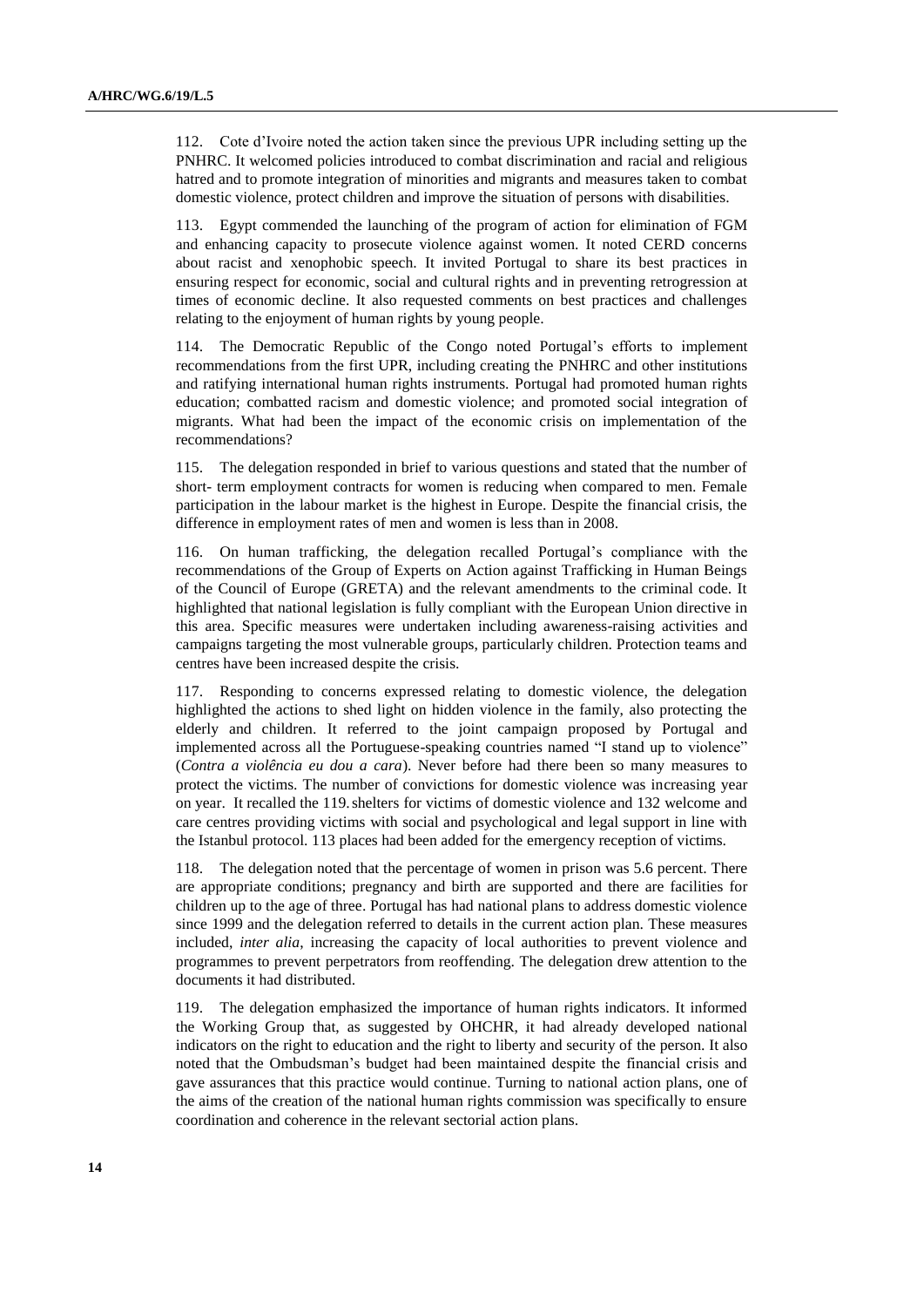120. Referring to accessibility in education, particularly for the most vulnerable, the delegation noted that more opportunities were being provided for lifelong learning for adults above 55 years of age, particularly for those with disabilities. It also mentioned that the government had invested in complimentary support so that children with special needs could attend regular schools without segregation.

121. On questions related to racism and discrimination against immigrants the delegation stated that Portugal wished to address racism in its totality without singling out any group. It noted that discriminated is also subject to criminal prosecution under the Constitution; racist motivation was addressed in the Criminal Code where it can be considered an aggravating circumstance. It recalled that the two plans have been implemented to combat discrimination against migrants. It mentioned relevant statistics and measures such as the creation of the migration observatory.

122. The delegation noted on the issue of discrimination in employment against migrants that the burden falls on the employer to prove the absence of discrimination in cases of complaint. Violations are a crime and the authorities can provide the necessary compensation to the victim. Special services for unemployed immigrants facilitate the social integration of the migrants including vocational training and programmes.

123. On the question of the principle of *non-refoulement* of refugees and asylum seekers, the existing law respects the principle, this means that no one can be removed from national territory before a final judicial decision. Asylum requests from minors are submitted immediately to the family courts and a centre for refugee children houses them.

124. In conclusion, the delegation thanked all the delegations which participated in the review, the troika and the Secretariat. It noted that this UPR was being held at a time when Portugal is going through a deep economic crisis. It hoped that the country's efforts to mitigate the effects of the crisis on vulnerable groups had been shown. The Government and the PNHRC will do all they can to implement the recommendations which are accepted. Portugal intends to submit a mid-term report as part the UPR process and the delegation reaffirmed its belief that the UPR mechanism plays a positive role in the achievement of human rights worldwide and that the implementation of these recommendations would be felt in Portugal during the next four years.

## **II. Conclusions and/or recommendations**

125. **The recommendations formulated during the interactive dialogue listed below enjoy the support of Portugal:**

125.1. **Ensure that civil society representatives are accorded full and active participation in follow up activities to the UPR (United Kingdom of Great Britain and Northern Ireland);**

125.2. **Harmonize its domestic laws in order to give effect and prominence to international human rights treaties (Namibia);**

125.3. **Continue efforts in the promotion and protection of economic, social and cultural rights (Greece);**

125.4. **Continue presenting initiatives aimed at promoting and protecting economic, social and cultural human rights (Qatar);**

Conclusions and recommendations will not be edited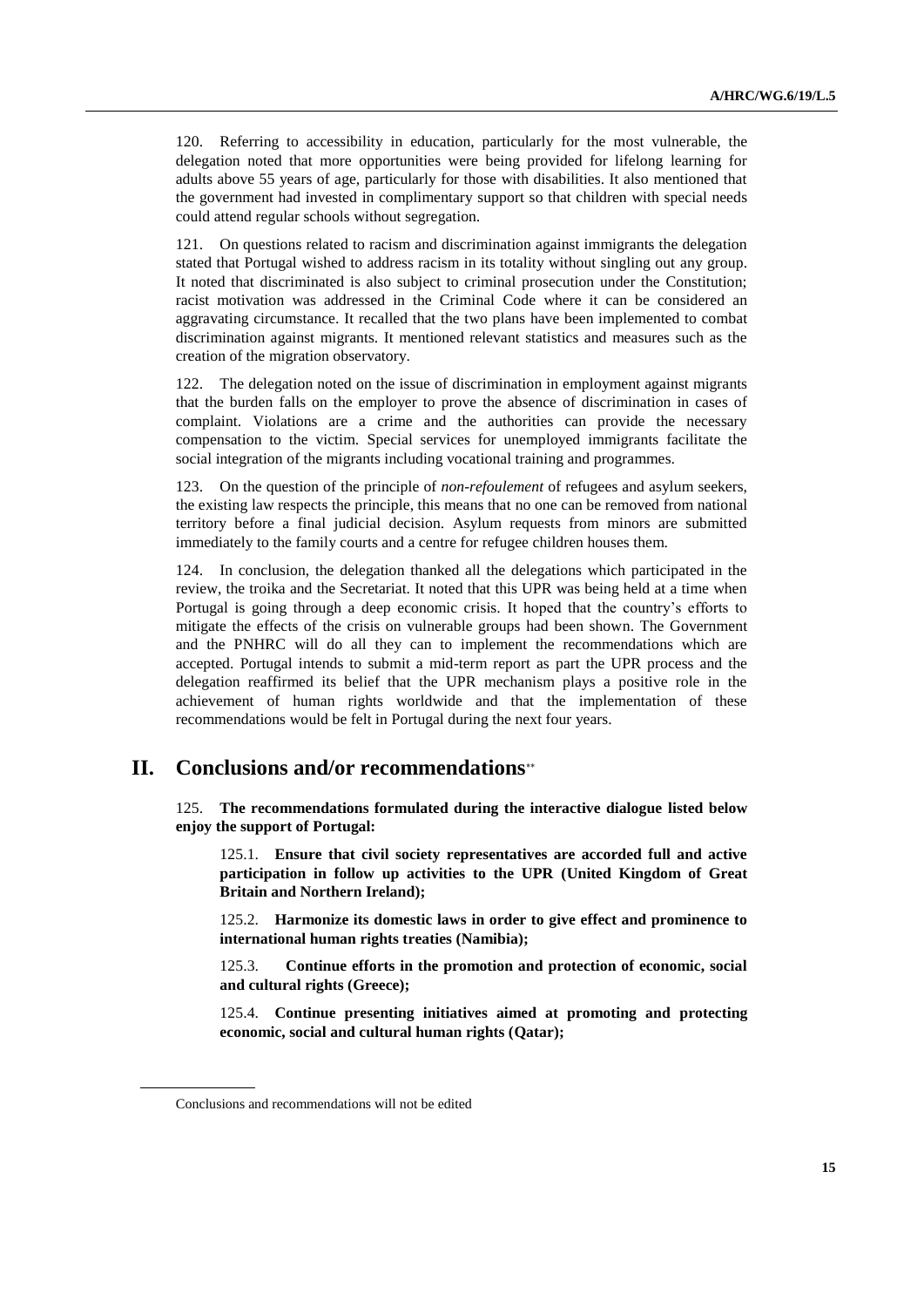125.5. **Continue to enhance engagement with its regional and international partners to strengthen its capacity for the protection and promotion of human rights (Philippines);**

125.6. **Continue to take measures in promoting women's participation in political affairs (Greece);**

125.7. **Make all efforts to increase its overseas development assistance to bring it more in line with the promised target of 0.7 per cent of Gross National Income, thus facilitating the promotion of human rights in poor countries (Sierra Leone).**

126. **The following recommendations enjoy the support of Portugal which considers that they are already implemented or in the process of implementation.**

126.1. **Ratify the International Convention for the Protection of All Persons from Enforced Disappearance (Albania);**

126.2. **Consider ratifying ILO Convention 189 (Philippines);**

126.3. **Continue its efforts in awareness and education on human rights (Morocco);**

126.4. **Continue strengthening measures towards equality, taking into account the situation of disadvantaged groups in which positive discrimination is recommended (Algeria);**

126.5. **Strengthen the actions which ensure the effective implementation of the legislation against discrimination, especially that affecting women immigrants and women members of minority groups (Argentina);**

126.6. **Continue its efforts to combat all forms of discrimination in all its forms (Qatar);**

126.7. **Continue promoting gender equality in order to explicitly eliminate all forms of discrimination against women (The former Yugoslav Republic of Macedonia);**

126.8. **Continue efforts for the promotion of women's rights (Nicaragua);**

126.9. **Increase the policies which permit legislative provisions for nondiscrimination between men and women in employment to be reflected in practice, especially in relation to differences in pay and the prevalence of temporary employment contracts among women (Paraguay);**

126.10. **Take measures to combat the discrimination of women in recruitment, employment, career advancement and payment (Slovenia);**

126.11. **Continue providing the means necessary to avoid pay differences based on gender (Spain);**

126.12. **Adopt further measures to reduce the gender pay gap in all sectors of the economy (Viet Nam);**

126.13. **Strengthen the preventive measures, to combat all forms of racial discrimination (Algeria);**

126.14. **Eliminate all forms of discrimination against the Roma, migrants and asylum seekers (Bangladesh);**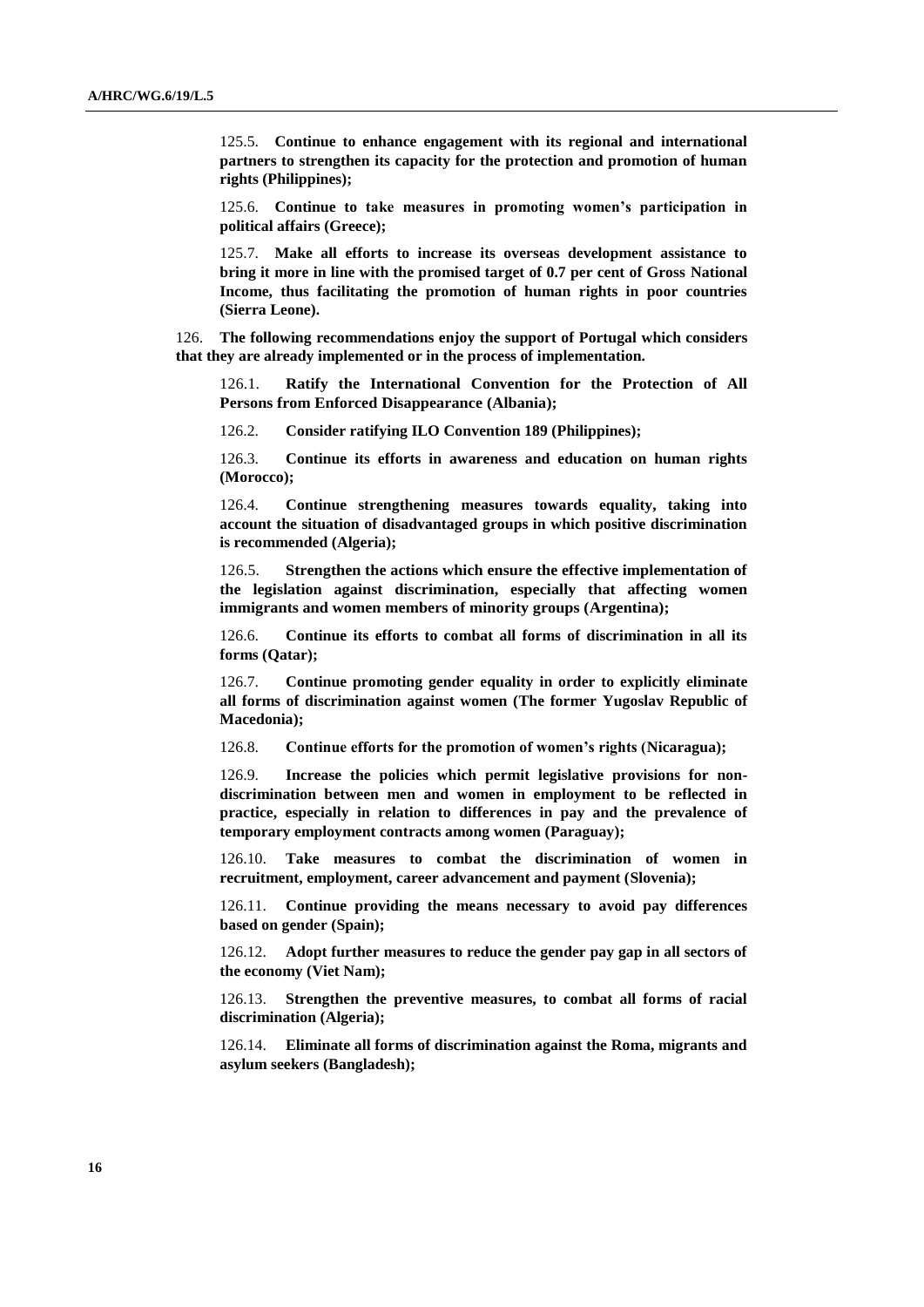126.15. **Continue its efforts to combat racial discrimination, including through support to institutions charged with promotion and protection of human rights and fighting racial discrimination (Poland);**

126.16. **Continue improve integration and fight racial discrimination of lessfavoured communities, including by taking further measures to improve access of immigrants, foreigners and ethnic minorities to adequate housing, education, public services, and employment (State of Palestine);**

126.17. **Further ameliorate the integration process of immigrants and combat all forms of discrimination against them (The former Yugoslav Republic of Macedonia);**

126.18. **Take effective measures to prevent any form of discrimination and racism (Uzbekistan);**

126.19. **Strengthen the measures to combat racial discrimination in particular against Portuguese citizens of African descent (Senegal);**

126.20. **Condemn racist and xenophobic speech made by the politicians and promote tolerance and diversity (Bangladesh);**

126.21. **Continue work in the fight to eradicate racism, incitement to racial hatred and all forms of discrimination, especially against migrants (Bolivia (Plurinational State of));**

126.22. **Further implement effective measures to prevent and prosecute manifestations of racism, racial discrimination and xenophobia, as well as to promote the human rights of vulnerable groups, including migrants, Roma and people of African descent (Brazil);**

126.23. **Step up monitoring of the Internet to prevent it from being used to disseminate racist or xenophobic comments and material with a view to prosecuting the perpetrators of such acts (Islamic Republic of Iran);**

126.24. **Take effective measures to prevent and prosecute manifestations of racism, xenophobia and intolerance (Kyrgyzstan);**

126.25. **Condemn racist and xenophobic speech by politicians and promote tolerance and diversity (Kyrgyzstan);**

126.26. **Condemn more vigorously racist and xenophobic speeches made by political leaders and further promote tolerance and diversity (Tunisia);**

126.27. **Penalize the use of xenophobic and racist rhetoric and prohibit organizations which promote or incite to racial discrimination (Uzbekistan);**

126.28. **Reinforce the mechanisms for combating racism, racial discrimination, xenophobia and other forms of intolerance which affect migrants, foreigners and the ethnic minorities (Venezuela (Bolivarian Republic of));**

126.29. **Continue applying measures to combat trafficking in human beings, covering areas such as prevention, investigation, prosecution and punishment of perpetrators (Spain);**

126.30. **Continue to collect specific data and maintain efforts to standardise reporting and data collection concerning victims of domestic violence, including through the creation of a website and a database (Bulgaria);**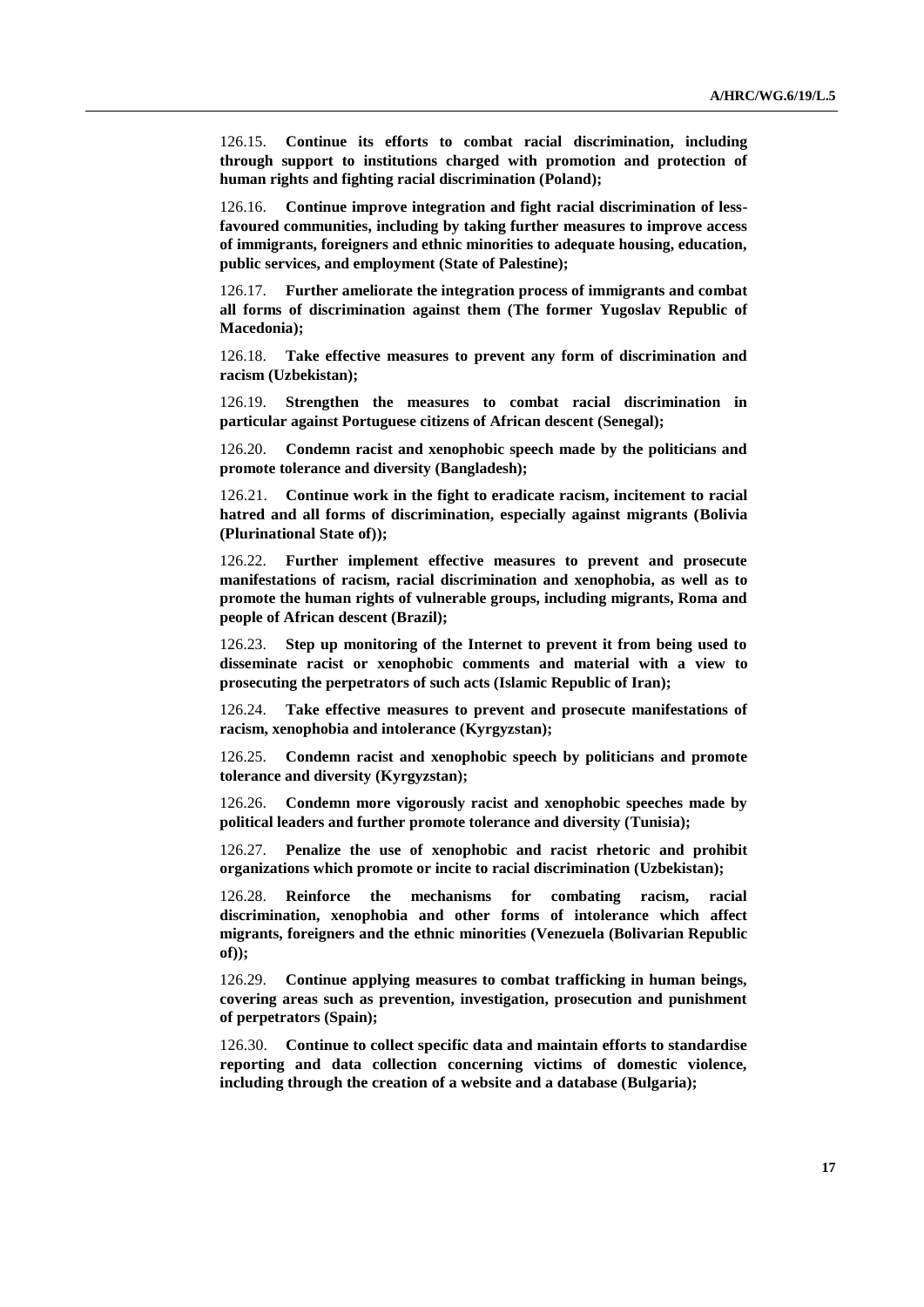126.31. **Continue to apply the measures to combat gender-based violence, including programmes of prevention which promote the elimination of gender stereotypes and the empowerment of women (Chile);**

126.32. **Continue prevention and combating violence against women, including domestic violence (Montenegro);**

126.33. **Continue the efforts to reduce social acceptance of domestic and gender-based violence (Norway);**

126.34. **Adopt a national strategy in the field of domestic violence (Russian Federation);**

126.35. **Ensure that victims of domestic violence have access to adequate counselling and protection, including the provision of shelters for women victims, and that acts are effectively investigated and perpetrators brought to justice (Sierra Leone);**

126.36. **Pursue its efforts aiming at preventing and combating gender-based violence, particularly by providing trainings, awareness campaigns and assistance to victims (Timor-Leste);**

126.37. **Continue the measures necessary to ensure that women victims of domestic violence and gender-based violence have access to effective means of prevention and protection and that the perpetrators are brought to justice (Venezuela (Bolivarian Republic of));**

126.38. **Ensure full implementation of its National Plans Against Domestic and Gender-Based Violence to effectively reduce social acceptance of violence against women, including domestic violence, promote equality between women and men, eliminate stereotypes and take measures to raise awareness of existing mechanisms to prevent and combat domestic violence, including by ensuring thorough investigation and prosecution of all acts of violence against women (Canada);**

126.39. **Adopt measures to continue combatting domestic violence within the framework of the Fifth Action Plan, including through the establishment of effective procedures for reporting cases and combating stereotypes and misogynous attitudes (Mexico);** 

126.40. **Continue to take steps, in particular within the Action Plan, to combat and prevent violence and ensure that victims have access to means of protection, and that acts of domestic violence are effectively investigated and perpetrators brought to justice (Poland);**

126.41. **Continue to take steps, in particular within the national action plan against domestic violence and ensure that victims have effective access to complaint mechanisms (State of Palestine);**

126.42. **Take further steps to combat and prevent domestic violence and ensure that victims had effective access to complaints mechanisms (Albania);**

126.43. **Continue strengthening its efforts to combat domestic violence in all its forms, especially facilitating for victims access to mechanisms to report cases (Spain);**

126.44. **Continue the efforts to improve the access to education for the children and youth from Roma communities as UNESCO has also suggested (Finland);**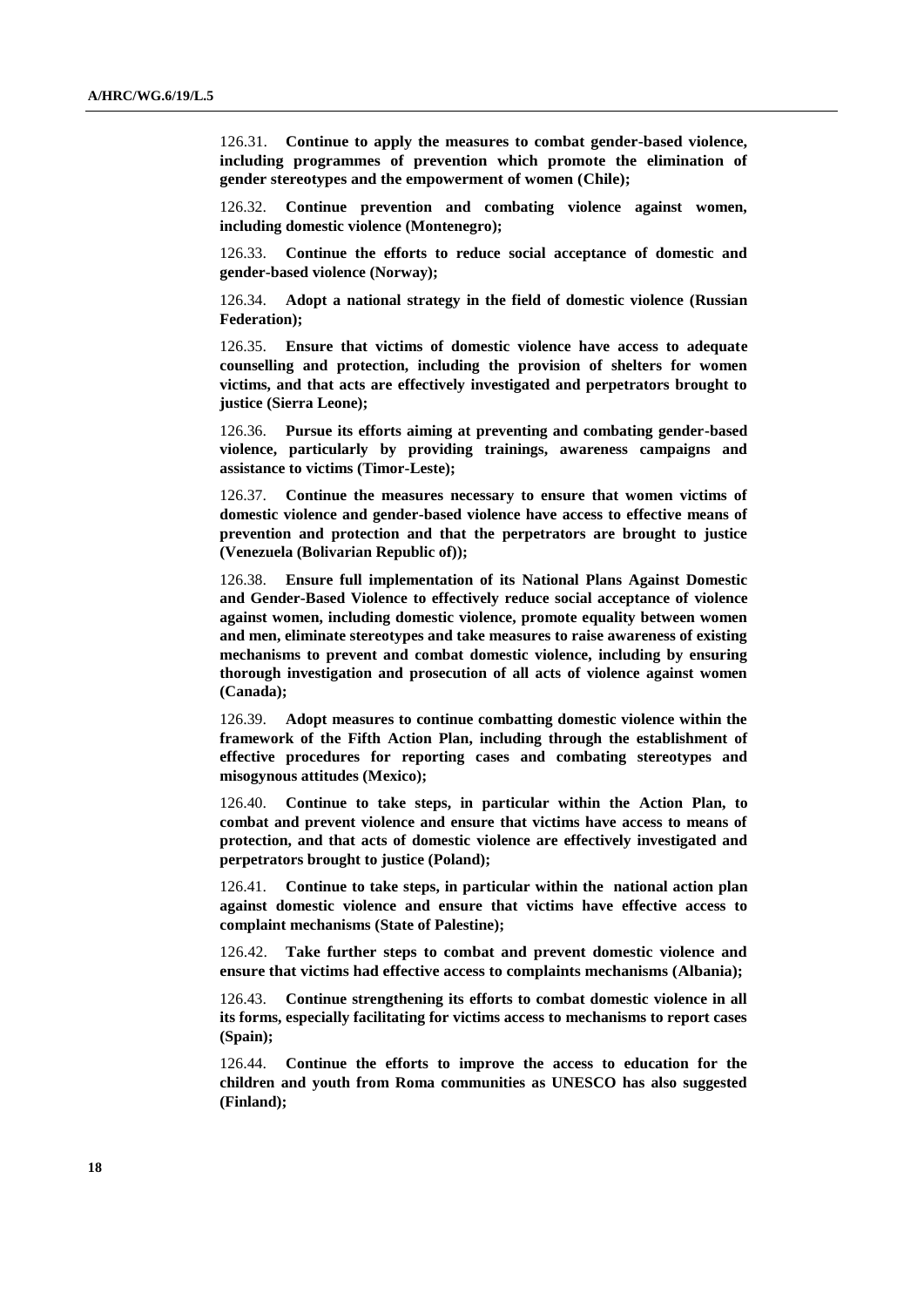126.45. **Continue to strengthen national policies for the promotion and protection of the rights of migrants, in particular to combat racial discrimination (Angola);**

126.46. **Secure equal access to public services for migrants and minorities, including Roma (Netherlands);**

126.47. **Create appropriate conditions for the full realization of economic, social and cultural rights of Roma and people of African descent (Uzbekistan);**

126.48. **Pursue measures to include and protect minorities (Côte d'Ivoire);**

126.49. **Continue working for the inclusion of the rights of minorities and vulnerable groups in the social programmes promoted by the Government (Nicaragua);**

126.50. **Ensure the promotion of the economic, social and cultural rights of Roma, and the implementation of policies affecting them (Albania);**

126.51. **Take further steps to improve access to housing, education and employment for Roma communities (Australia);**

126.52. **Continue pursuing appropriate, efficient policies under the National Strategy for the Integration of Roma Communities aimed at further improving the access of Roma to education and, based on the evaluation of the impact of the existing policies, consider the adoption of additional measures (Czech Republic);**

126.53. **Ensure that all measures and policies affecting the Roma communities are designed, implemented, monitored and evaluated with their full participation (India);**

126.54. **Continue its efforts in implementing the various measures in the areas of education, health, housing, employment and a cross-cutting dimension with a view to further promote and protect the rights of persons belonging to minorities and counter the discrimination and social exclusion faced by Roma communities (Indonesia);**

126.55. **Adopt special measures to alleviate and remedy disparities in the enjoyment of human rights affecting the vulnerable groups, which include immigrants, foreigners, and ethnic minorities like the Ciganos and Roma communities (Kenya);**

126.56. **Continue concentrating efforts for the inclusion of pupils of Roma origin in the educational system (Spain);**

126.57. **Step up its effort in improving access to education for children from Ciganos and Roma communities and continue to combat racial stereotypes against those communities (Thailand);**

126.58. **Continue and strengthen the educational measures which promote a more integrated system of education which favours migrants, ethnic minorities, women and girls and the Roma community in particular (Venezuela (Bolivarian Republic of));** 

126.59. **Continue its efforts in the promotion and dissemination of best practices in the sphere of intercultural dialogue (Morocco);**

126.60 **Continue to strengthen the programmes of prevention of domestic violence, especially against children and elderly persons (Chile).**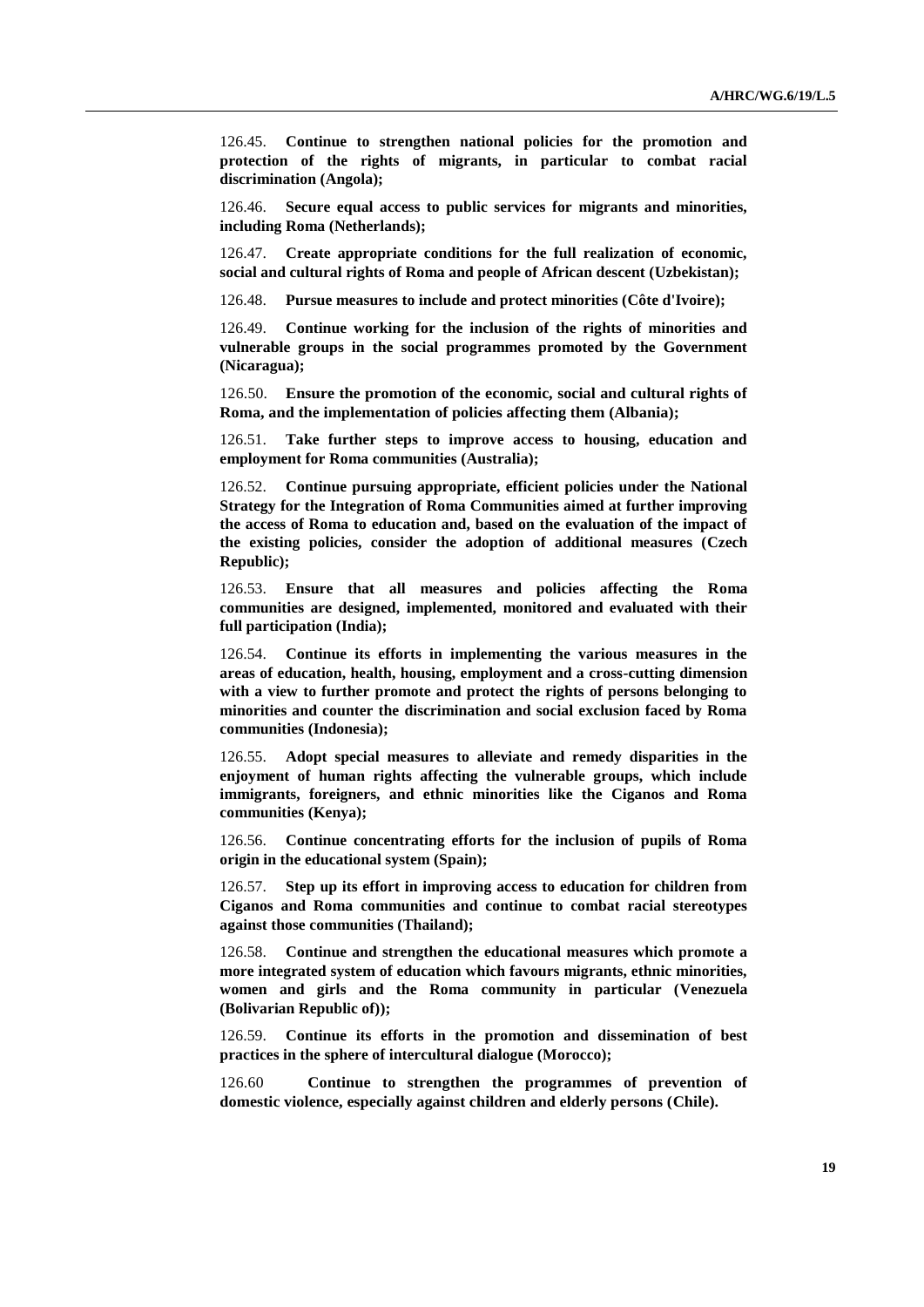127. **The following recommendations will be examined by Portugal which will provide responses in due time, but no later than the 27 th session of the Human Rights Council in September 2014.**

127.1. **Consider and concur to the Committee on the Elimination of Racial Discrimination's recommendation to ratify the amendments to Article 8, para 6 of the ICERD (Namibia);**

127.2. **Continue harmonizing its national laws with its obligations under international human rights law, with a view of giving a priority in this regard to ICERD (Egypt);**

127.3. **Rapidly complete the alignment of national legislation with the provisions of the Rome Statute (Tunisia);**

127.4. **Fully align its national legislation with the Rome Statute, by incorporating provisions to cooperate promptly and fully with the International Criminal Court and ratify the Kampala Amendments to the Rome Statute (Estonia);**

127.5. **Fully align its national legislation with the Rome Statute, through the incorporation of provisions to fully and promptly cooperate with the International Criminal Court (United Kingdom of Great Britain and Northern Ireland);**

127.6. **Expand to law enforcement officers human rights education campaign, especially on rights of women, children, the elderly and minorities (Viet Nam):**

127.7. **Ensure that adequate resources are allocated for the effective implementation of its comprehensive national human rights action plans (Philippines);**

127.8. **Reinforce the Ombudsman, as a national institution compliant with the Paris Principles, with legislative measures, human and financial resources (Uruguay);**

127.9. **Redouble its efforts to fight racial discrimination, including through the support to relevant non-governmental organizations (Bangladesh);**

127.10. **Remain steadfast in pursuing its preventive and repressive programme to combat discrimination against migrants and asylum-seekers (Democratic Republic of the Congo);**

127.11. **Consider drafting a national action plan on addressing the question of racism and racial discrimination faced by persons from African descent (Egypt);**

127.12. **Improve the effectiveness and accessibility of domestic remedies against racial discrimination (Islamic Republic of Iran);**

127.13. **Redouble its efforts to fight racial discrimination, including through support to relevant non-governmental organizations and further recommend special measures for vulnerable groups, including Ciganos, Roma and people of African descent (South Africa);** 

127.14. **Strengthen its efforts to combat racial discrimination, especially in the judicial system (Slovenia);**

127.15. **Increase support for the Commission for Equality and Against Racial Discrimination (The former Yugoslav Republic of Macedonia);**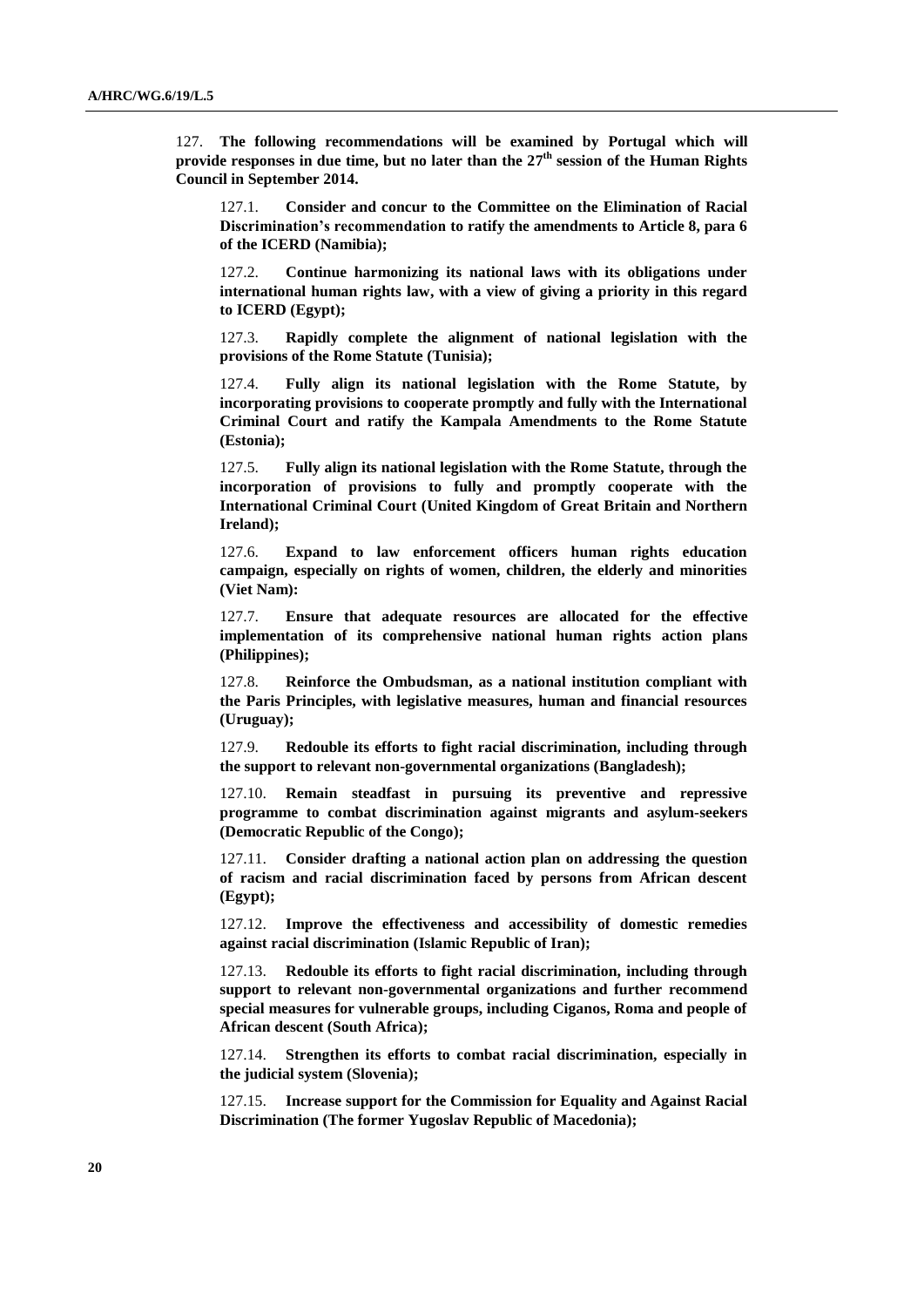127.16. **Take strong action to address the hate speech and racial discrimination in access to housing, education and employment of ethnic minorities and intensify awareness-raising training for law enforcement officials (Sierra Leone);**

127.17. **Adopt a law explicitly making racial motivation an aggravating circumstance for crimes and offences (France);**

127.18. **Ensure that reports of the use of excessive force or ill-treatment by law enforcement officials are fully investigated (Australia);**

127.19. **Intensify training and adequate supervision of alleged cases of illtreatment by the police forces (Cabo Verde);**

127.20. **Take specific steps to ensure prompt and thorough investigations of all allegations of excessive use of force and ill treatment by law enforcement officials including police and prison guards (Canada);**

127.21. **Deliver a clear message to all prison managers and staff that all forms of ill-treatment are unacceptable and will result in sanctions (United States of America);**

127.22. **Investigate all ill-treatment and other wrongdoing by law enforcement officials and bring the perpetrators to justice (Islamic Republic of Iran);**

127.23. **Strengthen efforts to ensure that investigations into allegations of illtreatment of detainees are timely and effective (United States of America);**

127.24. **Investigate all allegations of illegal use of force and ill-treatment by police and security forces, including against migrants, Roma and people of African descent (Uzbekistan);**

127.25. **Strengthen its efforts to protect basic rights of inmates in vulnerable situations and ensure that inmates have access to and knowledge of proper complaint mechanisms (Norway);**

127.26. **Continue strengthening the mechanisms to supervise the observance of human rights of the inmates, with the aim of preventing ill-treatment and handle in a timely, manner all complaints of torture and other ill-treatment (Italy);**

127.27. **Expedite the judicial processes so cases stay within the statute of limitation, and to improve the conditions in penitentiary facilities (Netherlands);**

127.28. **Pursue efforts to combat overcrowding in prisons (France);**

127.29. **Support through legislation non-custodial measures as an alternative to imprisonment to reduce overcrowding in prisons (Hungary);**

127.30. **Undertake measures to avoid overcrowding in prisons, including when appropriate, alternatives of social reintegration instead of imprisonment, as well as avoiding prolonged periods of pre-trial detention (Mexico);**

127.31. **Consider increasing the use of non-custodial measures to reduce overcrowding (Norway);**

127.32. **Adopt a national strategy for the improvement of the situation in the prison system (Russian Federation);**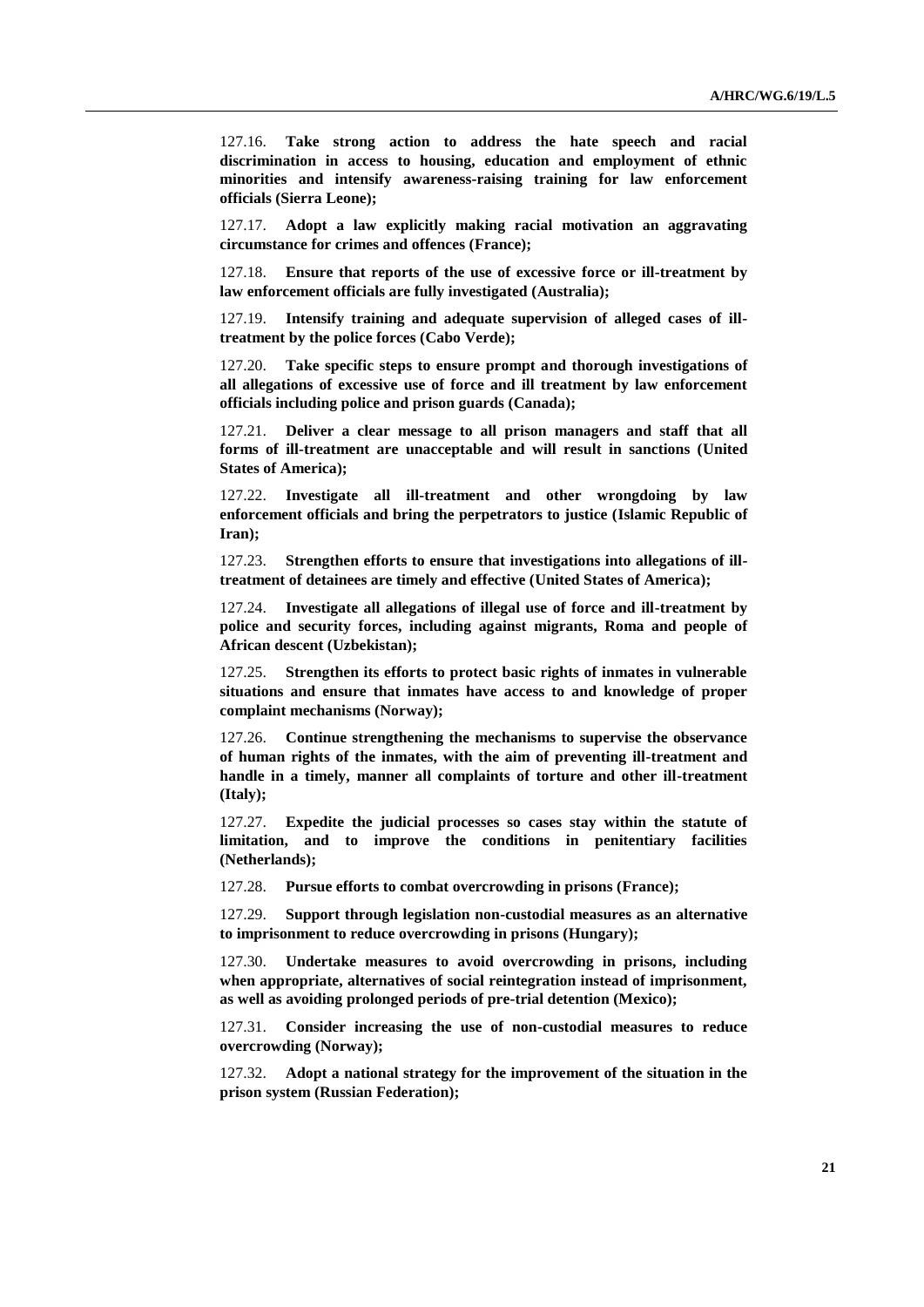127.33. **Adopt comprehensive measures to address the problem of overcrowding, prevent suicides among inmates and improve health conditions in prisons (Uzbekistan);**

127.34. **Redouble its efforts with a focus on trafficking for the purpose of labour exploitation and special focus on trafficking in children (India);**

127.35. **Ensure the enforcement of the legal framework for the prosecution of human traffickers and appropriate assistance of victims of trafficking in human beings (Republic of Moldova);**

127.36. **Find possibilities to strengthen the oversight of the governmental and law-enforcement organs in the field of trafficking in human beings (Russian Federation);**

127.37. **Further consolidate its efforts to combat trafficking in persons (Malaysia);**

127.38. **Continue to increase community awareness of domestic violence and give particular attention to the needs of families caring for older persons (Australia);**

127.39. **Pay special attention to the situation of domestic violence and its evolution, particularly because of the possible impact of the economic difficulties on families (Costa Rica);**

127.40. **Intensify efforts to make its justice system more efficient (Norway);**

127.41. **Improve the national legislation so as to speed-up the judicial process (Russian Federation);**

127.42. **Incorporate the United Nations Rules for the Treatment of Women Prisoners and Non-Custodial Measures for Women Offenders, otherwise known as the "Bangkok Rules", as part of its programme on adequate treatment for women detainees, especially young pregnant women (Thailand);**

127.43. **Continue with actions aimed at safeguarding due process in all judicial instances (Ecuador);** 

127.44. **Call upon the competent authorities to ensure the right of access to lawyer by detained persons (Hungary);**

127.45. **Ensure that human rights violations by police and prison officials, particularly cases of torture and other ill-treatment, are investigated and do not go unpunished (Costa Rica);**

127.46. **Pursue efforts to prevent abuses committed by the law enforcement forces and to improve prison conditions (Côte d'Ivoire);**

127.47. **Provide, in accordance with its obligations under International Human Rights Law, the widest possible protection and support for the family, as the natural and fundamental unit of society (Egypt);**

127.48. **Foster and safeguard the family, based upon the stable relationship between a man and a woman, as the natural and fundamental unit of society (Holy See);**

127.49. **Take all necessary measures to guarantee the protection of the family, and lay down an efficient system for families in order to guarantee the enhancement of social cohesion and prevent family disintegration and social fracturing (Mauritania);**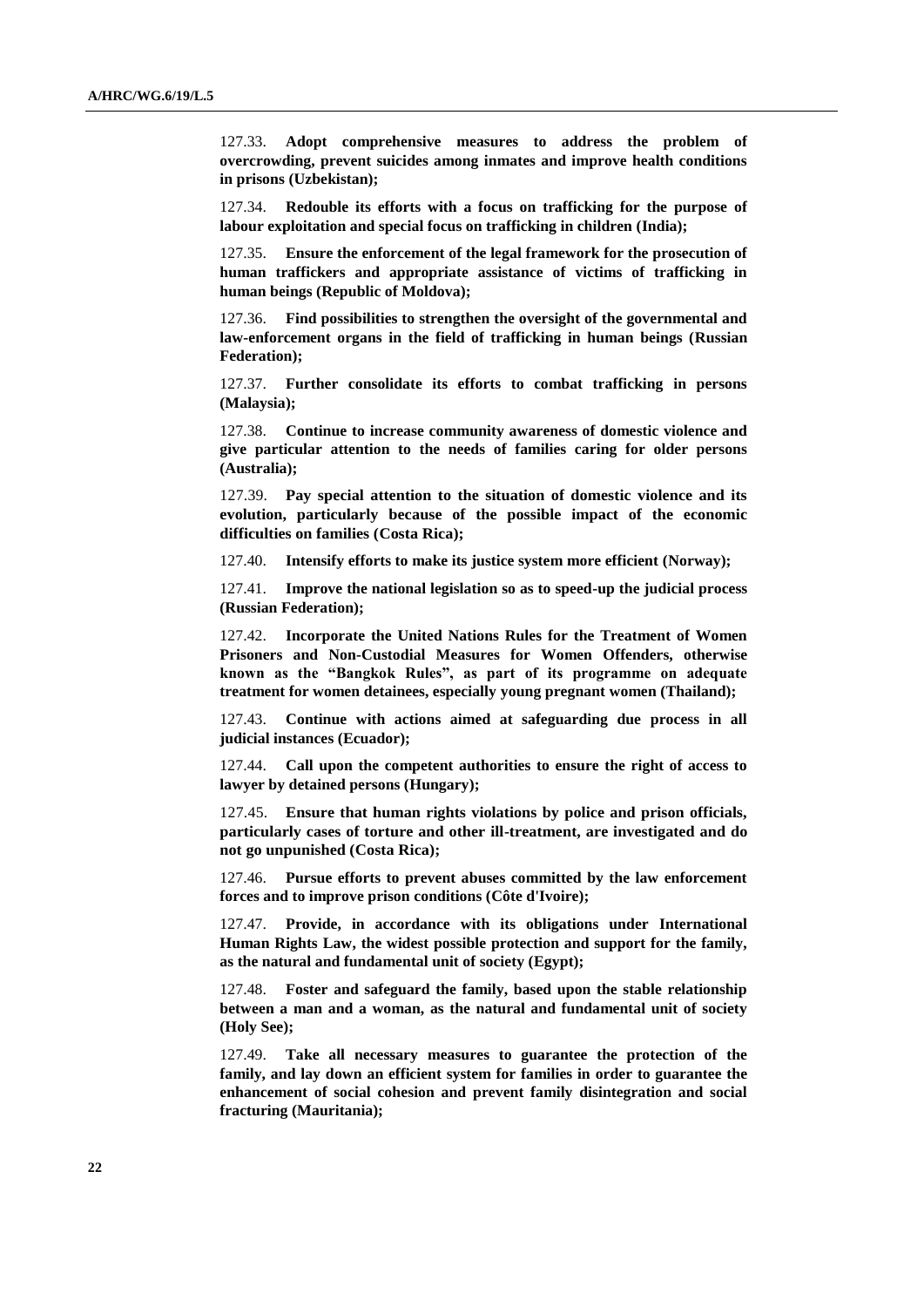127.50. **Support and protect the family as a fundamental and natural unit of society (Uzbekistan);**

127.51. **Take measures in order to allow the co-adoption of children by samesex couples (Brazil);**

127.52. **Decriminalise defamation and place it under the civil code in accordance with international standards (Ireland);**

127.53. **Strengthen measures to assist families most in need in the context to the economic and financial crisis (Angola);**

127.54. **Further promote employment (China);**

127.55. **Mitigate the effects of the financial crisis on its efforts to address the issues of child poverty and children living in streets (Malaysia);**

127.56. **Carry-out an analysis on the effects of the crisis on human rights, especially on socio-economic rights. Such an analysis should focus particularly on the situation of vulnerable groups such as refugees, migrants, the Roma, children, women and elderly people (Turkey);**

127.57. **Remain committed to implementing its human rights obligations and minimizing the impact of the crisis, particularly on the most vulnerable (Ukraine);**

127.58. **Continue protecting the vulnerable groups from the consequences of the austerity measures undertaken by the Portuguese government in the framework of the economic and financial adjustment programme which was adopted in the past few years (United Arab Emirates);**

127.59. **Establish and implement, based on the performance assessment of the October 2011 Social Emergency Plan, effective economic strategies of sustainable recovery and development that integrate elements of poverty alleviation and protection of human rights (Viet Nam);**

127.60. **Amend the Labour Code so that compulsory arbitration may only be imposed on worker and employer organizations in the case of national or local crisis (United States of America);**

127.61. **Improve its social security system and provide necessary social protection to vulnerable groups (China);**

127.62. **Continue the protection of women, migrants, persons with disabilities and elderly people, groups which are particularly vulnerable in this moment of economic and financial crisis (Holy See);**

127.63. **Adequately protect those social groups particularly vulnerable to budget cuts, as is the case of children and older persons (Cabo Verde);**

127.64. **Take relevant measures in order to prevent the possible negative impacts of the austerity measures on the human rights situation for the most vulnerable groups, particularly children (Republic of Korea);**

127.65. **Continue prioritizing the adoption of relatively low-cost targeted arrangements for the best protection of children's rights (Italy);**

127.66. **Provide primary and secondary education for all children irrespective of their legal status (Holy See);**

127.67. **Continue its efforts to ensure that all children enjoy equal rights without discrimination (Ireland);**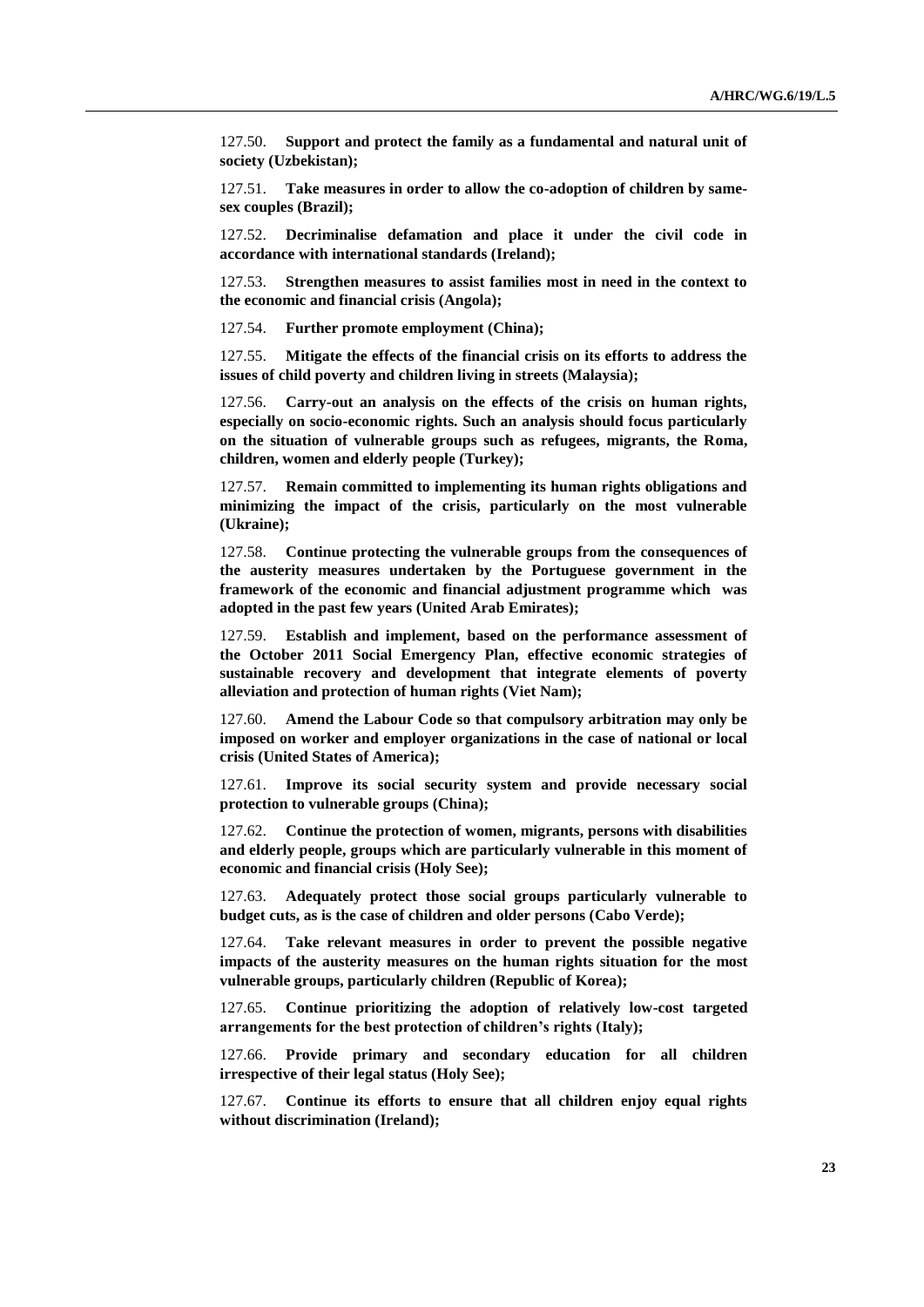127.68. **Pursue efforts to combat illiteracy working in particular to promote access to school for disadvantaged children (Senegal);**

127.69. **Pursue its efforts to combat illiteracy and establish an effective system for adult education and training (South Africa);**

127.70. **Make ragging of students an offence and conduct awareness-raising campaigns against ragging (France);**

127.71. **Further strengthening activities towards inclusive education of children with disabilities (Montenegro);**

127.72. **Continue its efforts aimed at the adoption of legislative measures to enhance equality and combat discrimination that Portuguese citizens with African descent suffer from it (Libya);**

127.73. **Ensure sufficient budgetary allocation for the effective implementation of National Strategy for the integration of Roma Community 2013-2020 strategies (India);**

127.74. **Continue to implement the National Strategy for the Integration of Roma Communities and ensure its appropriate and responsible funding (Slovakia);**

127.75. **Strengthen efforts for the protection of the rights of unaccompanied children and children separated while seeking refuge (Ecuador);**

127.76. **Continue the measures implemented to ensure the right to water and sanitation within the framework of General Assembly Resolution 64/292 (Bolivia (Plurinational State of));**

127.77. **Consider the promotion and protection of the rights of peasants and other people working in rural areas (Bolivia (Plurinational State of));**

127.78. **Continue to strengthen and provide further resources to the National Commission for the Protection of Children and Young people at risk in order to protect the rights of neglected and abused children (Timor-Leste);**

127.79. **Strengthen the measures aimed at guaranteeing and reinforcing the rights of older persons (Argentina).**

128. **The recommendations listed below were noted by Portugal**.

128.1. **Consider positively the ratification of the International Convention on the Protection of the Rights of All Migrant Workers and Members of Their Families (Mexico);**

128.2. **Consider ratifying the International Convention on the Protection of the Rights of All Migrant Workers and Members of Their Families (Philippines) (Indonesia)(Nicaragua)(Bolivia (Plurinational State of));**

128.3. **Ratify the International Convention on the Protection of the Rights of All Migrant Workers and Members of Their Families (Paraguay)(Uruguay)(Algeria)(Albania);**

128.4. **Ratify the International Convention on the Protection of the Rights of All Migrant Workers and Members of Their Families and the European Charter for Regional or Minority Languages (Islamic Republic of Iran);**

128.5. **Develop a comprehensive National Plan for Human Rights which will permit the fulfilment of the obligations arising from the international instruments to which Portugal is a party (Uruguay).**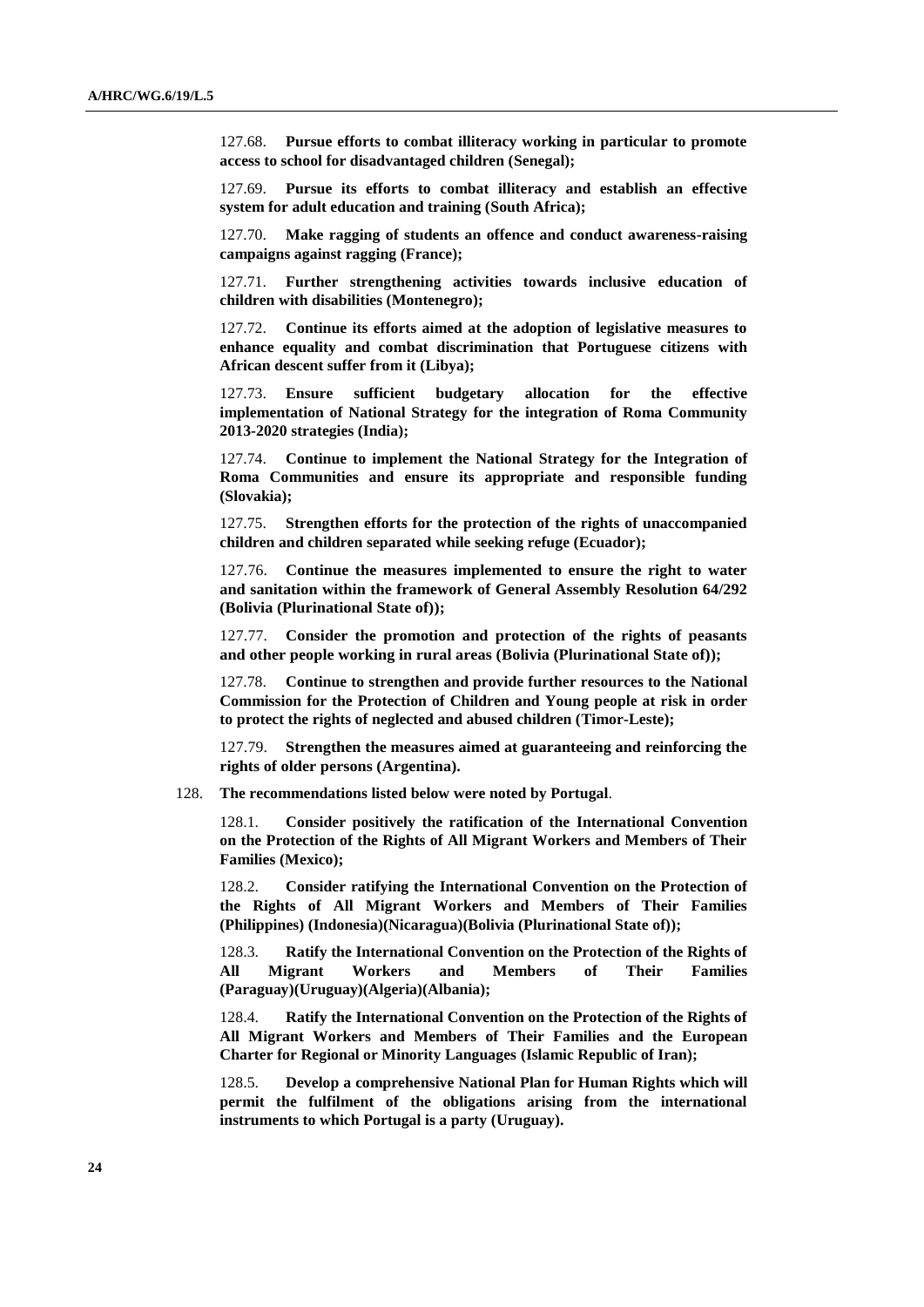129. **All conclusions and/or recommendations contained in the present report reflect the position of the submitting State(s) and/or the State under review. They should not be construed as endorsed by the Working Group as a whole.**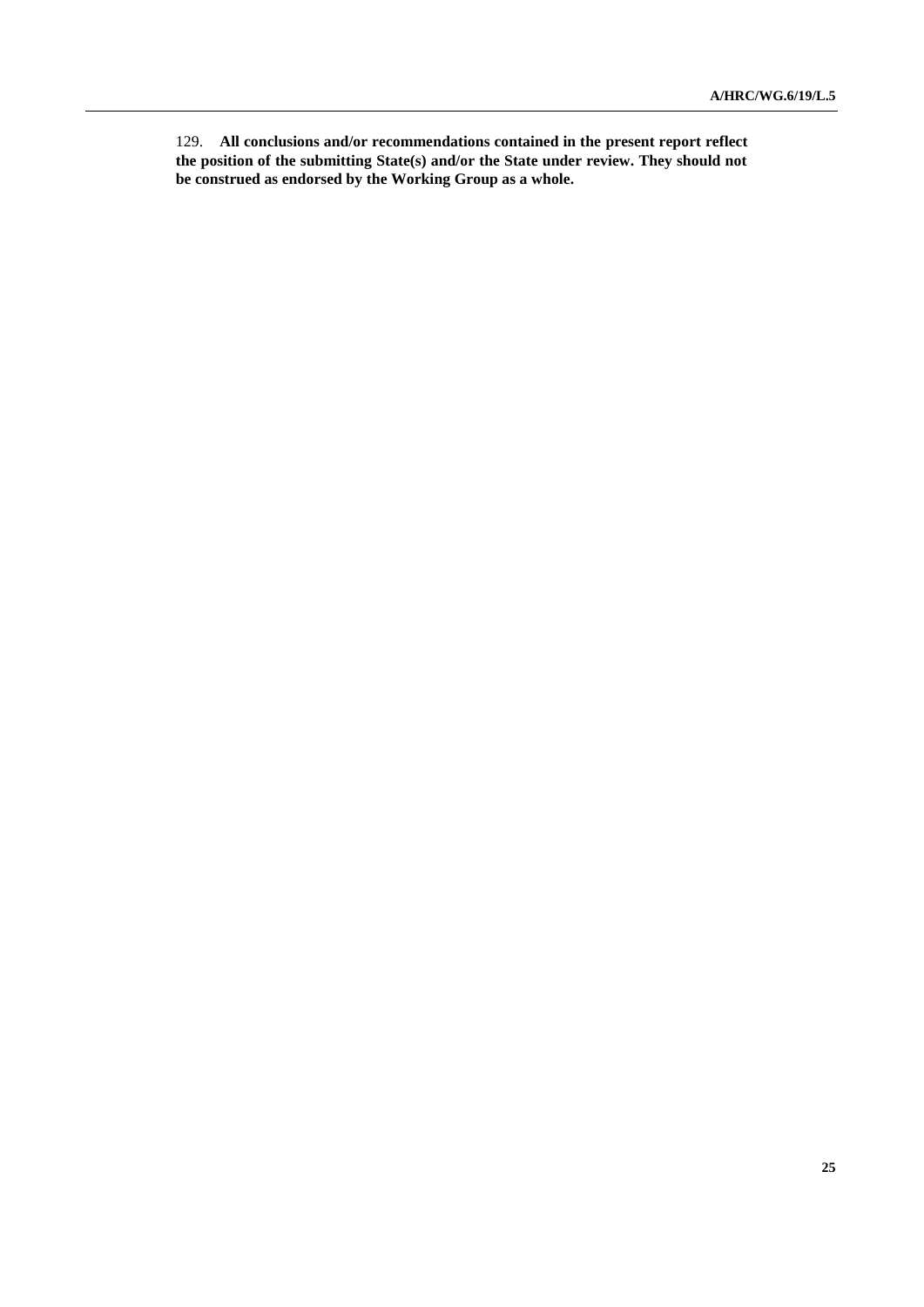## **Annex**

## **Composition of the delegation**

The delegation of Portugal was headed by H.E. Mr. Bruno Maçães, Secretary of State for European Affairs and H.E. Ms. Teresa Morais, Secretary of State for Parliamentary Affairs and Equality and composed of the following members:

- H.E. Ambassador Pedro Nuno Bártolo, Permanent Representative, Geneva;
- Mr. Rui Vinhas, Deputy Director-General of External Policy, Ministry of Foreign Affairs;
- Ms. Francisca Souto Moura, Adviser, Cabinet of H.E. the Secretary of State for European Affairs;
- Ms. Teresa Cadavez, Cabinet of H.E. the Secretary of State for Parliamentary Affairs and Equality;
- Ms. Maria João Leal, Adviser, Cabinet of the Secretary of State Assistant to the Minister of Economy;
- Ms. Manuela Teixeira Pinto, Counsellor, Permanent Mission, Geneva;
- Ms. Vera Ávila, Head of the Human Rights Division, Ministry of Foreign Affairs;
- Mr. Nuno Cabral, Permanent Mission, Geneva;
- Ms. Catarina Afonso, Desk Officer, Ministry of Foreign Affairs;
- Mr. Bruno Lai, Expert, International Relations of the General Directorate of Internal Administration, Ministry of Internal Administration;
- Mr. Eurico Pedrosa, Expert, Directorate-General of Justice Policy, Ministry of Justice;
- Mr. Paulo Simões, Directorate-General of Economic Activities, Director of Services of Prices and Stability:
- Vítor Reis, President of the Institute of Housing and Urban Rehabilitation, Ministry of Environment, Spatial Planning and Energy;
- Ms. Filipa Pereita, Expert, Directorate of the Services of Coordination of International Relations, Directorate-General of Health, Ministry of Health;
- Ms. Janine Costa, Director, Coordination of the Cooperation and International Relations, Ministry of Education and Science;
- Ms. Odete Severino, Head of Team, International Relations, Cabinet of Strategy and Planning, Ministry of Solidarity, Employment and Social Security;
- Ms. Susana Pereira, Cabinet of Strategy and Planning and Evaluation, Secretariat of State of Culture;
- Mr. Vasco Malta, Legal Adviser, Office of the High Commissioner for Immigration and Intercultural Dialogue;
- Ms. Fátime Duarte, President of the Commission of Citizenship and Gender Equality;